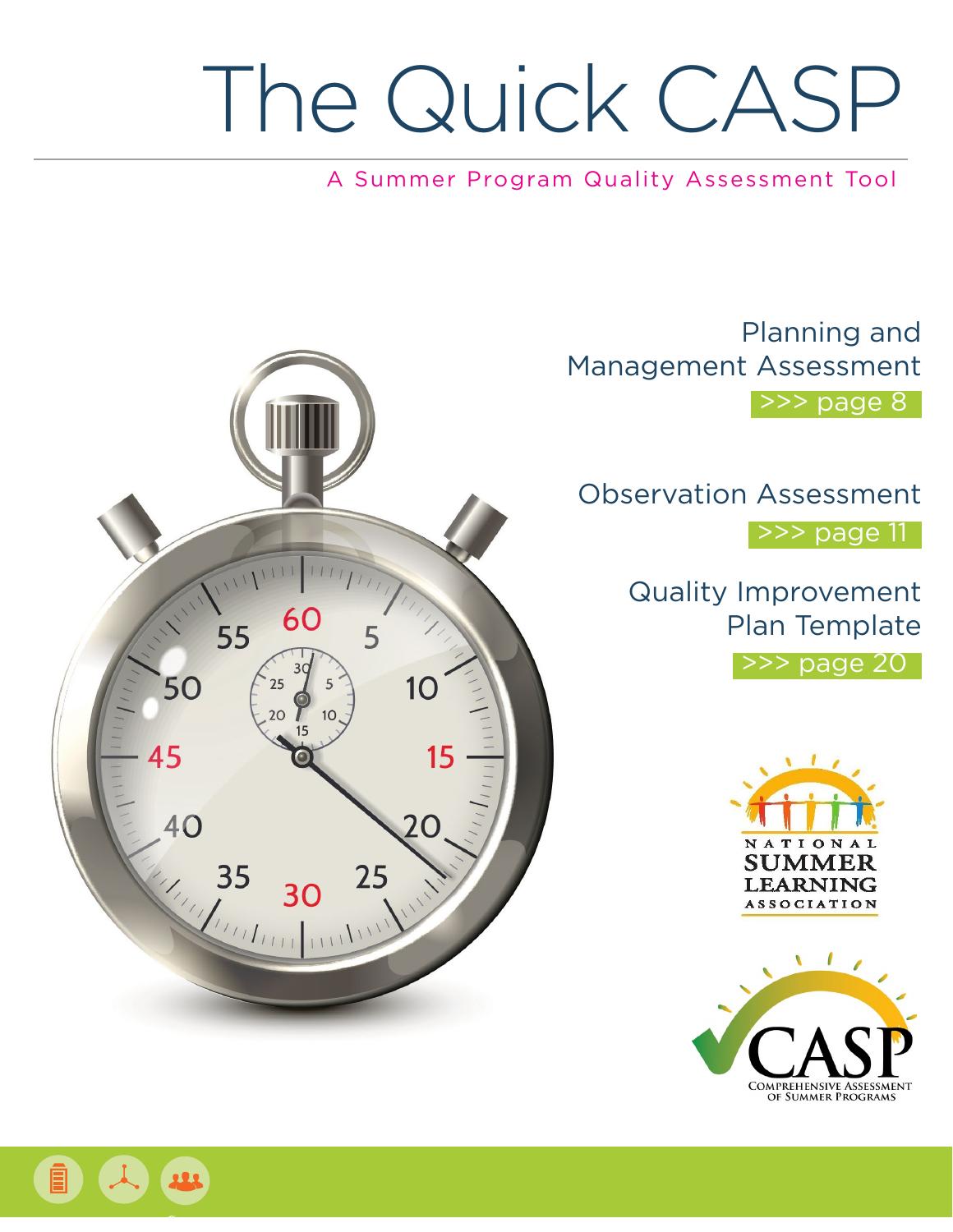## $\Box$

**Components of the quick casp**

**PLANNING AND MANAGEMENT PLANNING AND MANAGEMENT Management Assessment**

**Observation Assessment**

Quality Improvement Plan template **20**

PLANNING AND MANAGEMENT **4** 

PLANNING AND MANAGEMENT **(10**)<br>ASSESSMENT DATA TRACKER (10)

Observation Assessment **11**

OBSERVATION ASSESSMENT **19** 

Planning and Management



**3**

**Quality Improvement Plan**

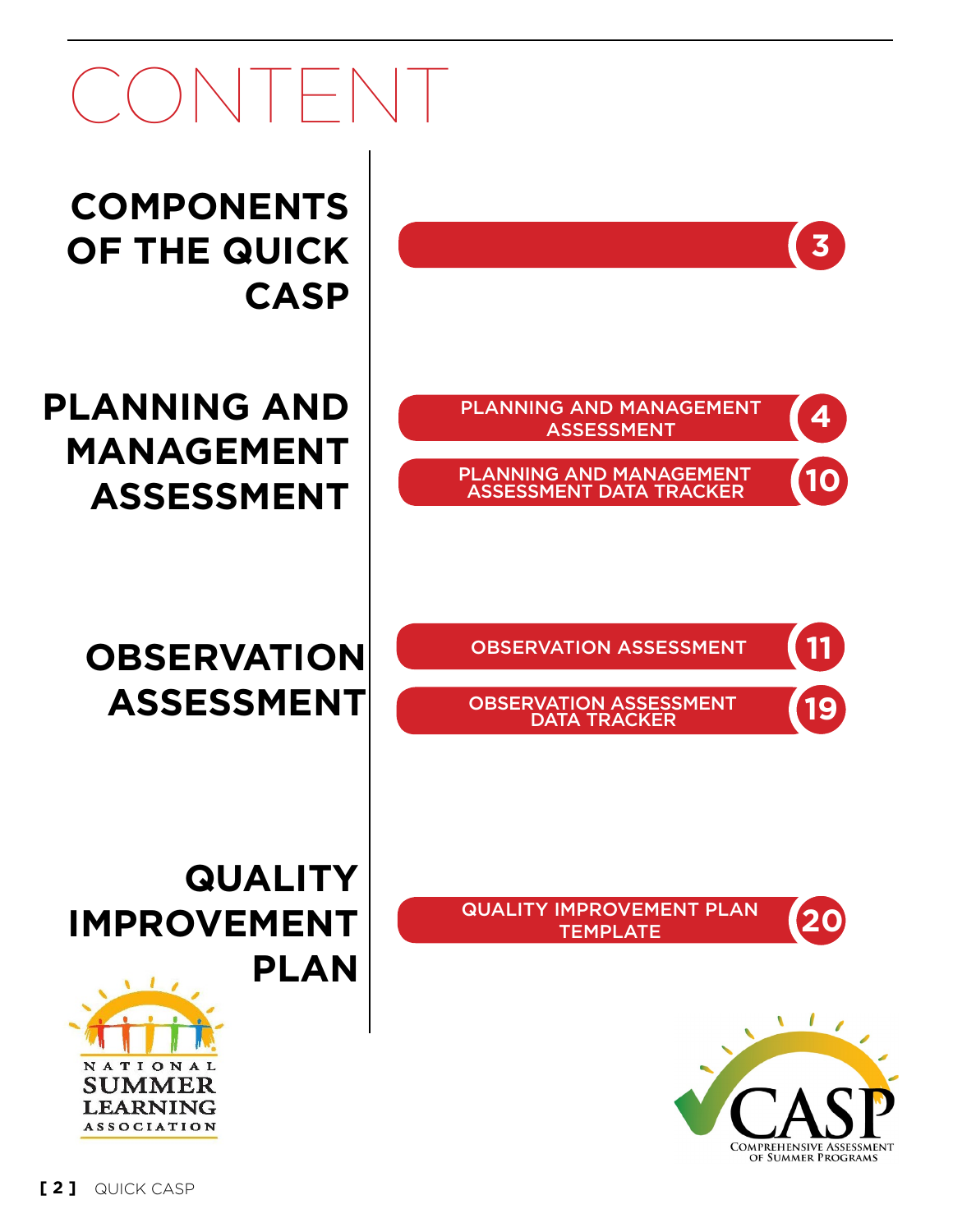## COMPONENTS OF THE QUICK CASP

The Quick CASP is a quality assessment tool developed by the National Summer Learning Association (NSLA) in partnership with the Summer Matters Campaign to help summer learning programs continuously improve their program quality. It is composed of three parts: a Planning and Management Assessment, the Observation Assessment, and a Quality Improvement Plan. It also has a companion User's Guide that provides more in-depth instructions on how to use the Quick CASP.

Planning and Management Assessment – located on pages 4-9 n the Quick CASP, is a self-assessment that focuses on infrastructure components that are integral to a high-quality summer program (i.e. purpose of the program, planning, staffing, partnerships, etc.) This assessment should be completed by the Program Director/Manager before summer programming starts. The scores produced from the Planning and Management Assessment are transferred into the *Planning and Management Assessment Data Tracker* (page 10 in the Quick CASP) in which the Program Manager can track quality indicator scores. This data helps to inform and prioritize which program improvements should be planned over the next year. For more detailed instructions, see the User's Guide.

Observation Assessment – located on pages 11-18 in the Quick CASP, is an observation assessment that focuses on the point-of-service quality of the program (i.e. adult-to-youth ratio, food service, collaborative learning, etc.). This assessment should be completed by a Site Supervisor. Assessors collect evidence by observing at least 3 varied activities during the summer program to rate each indicator and then transfer their ratings into the *Observation Assessment Data Tracker* (page 19 of the Quick CASP) that informs which program improvements should be prioritized over the next year. If you are using the tools for the first time, be sure to reference the indicators in the Observation Assessment during planning sessions in addition to the Planning and Management Assessment. Although you will not have formally completed the Observation Assessment yet, it is important to have knowledge of the indicators it contains during planning. For more detailed instructions, see the User Guide.

Quality Improvement Cycle - The process of planning, delivering and improving summer learning programs is continuous: just as the summer program ends, planning for the next year should begin. NSLA supports programs and networks to continuously improve their programs through a four-part annual quality improvement cycle. The program Quality Improvement Plan template on page 20 of the Quick CASP, also has additional information and instructions on pages 8-9 of the User's Guide.

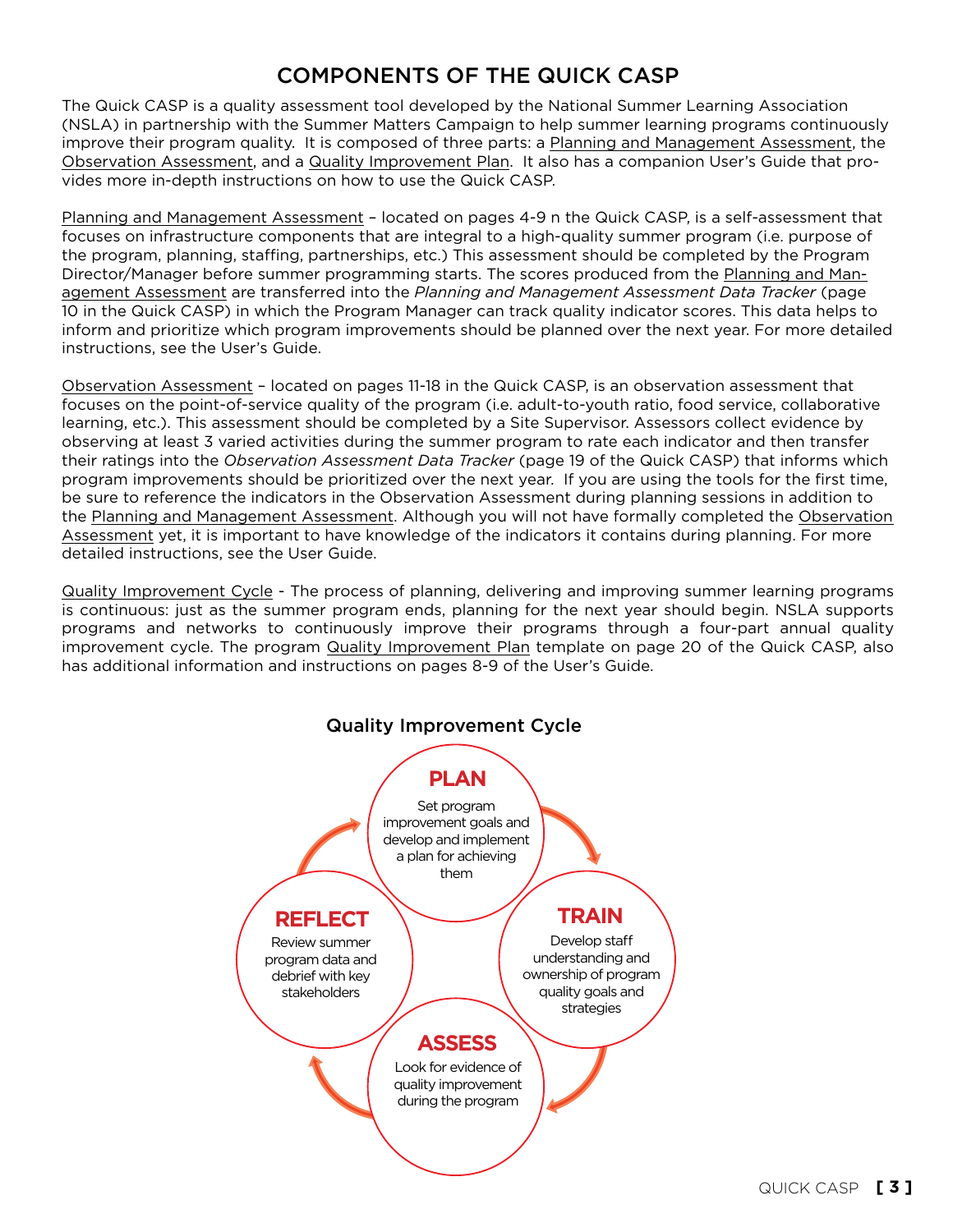## PLANNING AND MANAGEMENT ASSESSMENT

*The Planning and Management Assessment should be completed once during the fall while planning for the upcoming summer. Scores should then be transferred to the Planning and Management Assessment Data Tracker on page 10.*

#### PURPOSE

| 1. Grounded Mission and Vision                               |                                                                                                                                          |                                                                                                                                                                                                      |                                                                                                                                                                                                                                                                                        |        |
|--------------------------------------------------------------|------------------------------------------------------------------------------------------------------------------------------------------|------------------------------------------------------------------------------------------------------------------------------------------------------------------------------------------------------|----------------------------------------------------------------------------------------------------------------------------------------------------------------------------------------------------------------------------------------------------------------------------------------|--------|
| 1 Program does not<br>have a mission or<br>vision statement. | <b>2</b> Program has a<br>mission and/or<br>vision statement, but<br>cannot connect it to<br>a specific need of the<br>community served. | <b>3</b> Program has<br>developed mission<br>and vision statements<br>that reflect the<br>apparent needs of the<br>community, without<br>direct feedback from<br>members of the<br>community served. | 4 Program has used a<br>variety of information<br>sources, including<br>direct feedback<br>from community<br>members, to conduct<br>a community needs<br>assessment. Program<br>has mission and vision<br>statements that are<br>connected to the needs<br>of the community<br>served. | Score: |
| Notes:                                                       |                                                                                                                                          |                                                                                                                                                                                                      |                                                                                                                                                                                                                                                                                        |        |

| 2. Youth Outcome Goals                                                                                       |                                                                                                                                                                                                  |                                                                                                                                                                                                                                                            |                                                                                                                                                                                                                                                    |        |
|--------------------------------------------------------------------------------------------------------------|--------------------------------------------------------------------------------------------------------------------------------------------------------------------------------------------------|------------------------------------------------------------------------------------------------------------------------------------------------------------------------------------------------------------------------------------------------------------|----------------------------------------------------------------------------------------------------------------------------------------------------------------------------------------------------------------------------------------------------|--------|
| <b>1</b> Program has no<br>vouth outcome goals<br>or goals so vague as<br>to not be useful in<br>evaluation. | <b>2</b> Program has youth<br>outcome goals that<br>are not specific,<br>measurable, realistic<br>or time limited and<br>are not clearly linked<br>to the specific needs<br>of the youth served. | 3 Program has at<br>least two youth<br>outcome goals that<br>are aligned with the<br>mission and the needs<br>of the youth served<br>and have at least<br>two of the following<br>characteristics: specific,<br>measurable, realistic<br>and time limited. | 4 Program has at least<br>two youth outcome<br>goals that are aligned<br>with the mission and<br>the needs of the<br>youth served and have<br>all of the following<br>characteristics:<br>specific, measurable,<br>realistic and time-<br>limited. | Score: |
| Notes:                                                                                                       |                                                                                                                                                                                                  |                                                                                                                                                                                                                                                            |                                                                                                                                                                                                                                                    |        |

| 3. Stakeholder Feedback                                                                                     |                                                                                                                                                               |                                                                                                                                                                |                                                                                                                                                                      |        |
|-------------------------------------------------------------------------------------------------------------|---------------------------------------------------------------------------------------------------------------------------------------------------------------|----------------------------------------------------------------------------------------------------------------------------------------------------------------|----------------------------------------------------------------------------------------------------------------------------------------------------------------------|--------|
| <b>1</b> Program does not<br>collect any data<br>on stakeholder<br>satisfaction with the<br>summer program. | 2 Program collects<br>data on perspectives<br>about the summer<br>program from at least<br>one stakeholder group<br>(staff, youth, families<br>and partners). | 3 Program collects<br>data on perspectives<br>about the summer<br>program from at<br>least two stakeholder<br>groups (staff, youth,<br>families and partners). | 4 Program collects<br>data on stakeholder<br>perspectives about<br>the summer program<br>from at least three<br>groups (ex. staff, youth,<br>families and partners). | Score: |
| Notes:                                                                                                      |                                                                                                                                                               |                                                                                                                                                                |                                                                                                                                                                      |        |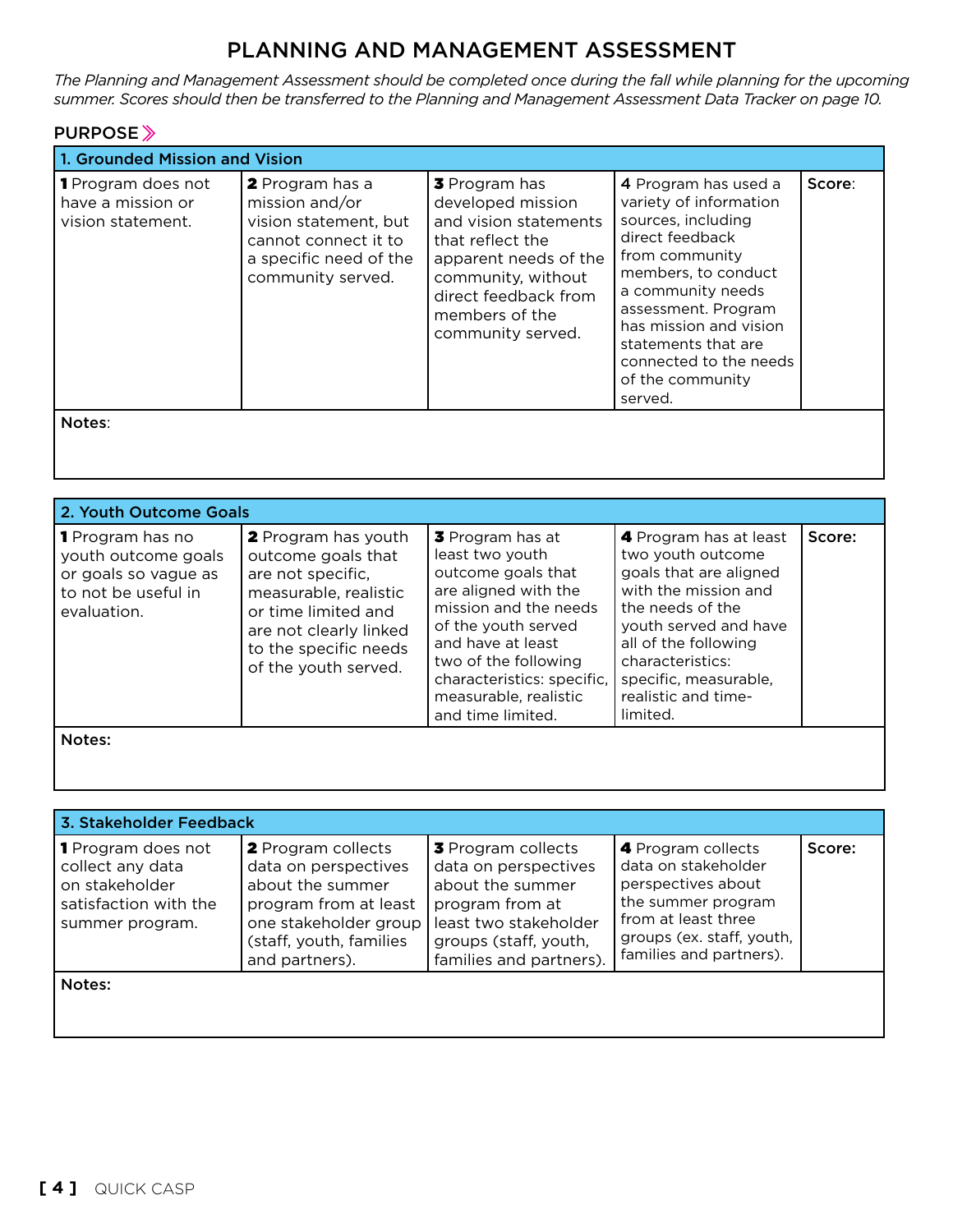| 4. Average Daily Attendance                                                     |                                                                                                 |                                                                                                 |                                                                                |        |
|---------------------------------------------------------------------------------|-------------------------------------------------------------------------------------------------|-------------------------------------------------------------------------------------------------|--------------------------------------------------------------------------------|--------|
| 1 On average,<br>participants attend<br>less than 50% of the<br>summer session. | <b>2</b> On average,<br>participants attend<br>between 50% and<br>70% of the summer<br>session. | <b>3</b> On average,<br>participants attend<br>between 70% and<br>85% of the summer<br>session. | 4 On average,<br>participants attend<br>at least 85% of the<br>summer session. | Score: |
|                                                                                 |                                                                                                 |                                                                                                 |                                                                                |        |

Notes:

| 5. Goal Measurement                                                                         |                                                                            |                                                                                                                       |                                                                                                                      |        |
|---------------------------------------------------------------------------------------------|----------------------------------------------------------------------------|-----------------------------------------------------------------------------------------------------------------------|----------------------------------------------------------------------------------------------------------------------|--------|
| <b>1</b> Program has no<br>goals or goals so<br>vague as to not be<br>useful in evaluation. | <b>2</b> No goals are tied<br>to indicators or data<br>collection methods. | 3 Some youth<br>outcome and program<br>improvement goals<br>are tied to indicators<br>and data collection<br>methods. | 4 All youth outcome<br>and program<br>improvement goals<br>are tied to indicators<br>and data collection<br>methods. | Score: |
| Notes:                                                                                      |                                                                            |                                                                                                                       |                                                                                                                      |        |

## PLANNING

| 6. Total Hours of Programming                                                     |                                                                                      |                                                                                                              |                                                               |        |
|-----------------------------------------------------------------------------------|--------------------------------------------------------------------------------------|--------------------------------------------------------------------------------------------------------------|---------------------------------------------------------------|--------|
| <b>1</b> Program offers less<br>than 80 hours of<br>programming to each<br>youth. | <b>2</b> Program offers a<br>minimum of 80 hours<br>of programming to<br>each youth. | <b>3</b> Program offers a<br>minimum of 120 hours   minimum of 150 hours<br>of programming to<br>each youth. | <b>4</b> Program offers a<br>of programming to<br>each youth. | Score: |
| .                                                                                 |                                                                                      |                                                                                                              |                                                               |        |

Notes:

|                                                                                            | 7. Use of a Certified Teacher                                                                                                                     |                                                                                                                                                                                                                                 |                                                                                                                                                                                                                                 |        |  |
|--------------------------------------------------------------------------------------------|---------------------------------------------------------------------------------------------------------------------------------------------------|---------------------------------------------------------------------------------------------------------------------------------------------------------------------------------------------------------------------------------|---------------------------------------------------------------------------------------------------------------------------------------------------------------------------------------------------------------------------------|--------|--|
| <b>1</b> There are no<br>certified teachers on<br>staff or consulting<br>with the program. | 2 There is a certified<br>teacher on staff.<br>but he/she is not<br>engaged in activity<br>planning or curriculum<br>development program<br>wide. | <b>3</b> There is a certified<br>teacher on staff<br>or available for<br>consultation on<br>curriculum or activity<br>planning, but he/<br>she is not actively<br>engaged with all<br>staff throughout the<br>planning process. | 4 There is a certified<br>teacher on staff<br>or available for<br>consultation from<br>the beginning<br>and throughout<br>the duration of<br>the curriculum<br>development and<br>activity planning<br>process to assist staff. | Score: |  |
| Notes:                                                                                     |                                                                                                                                                   |                                                                                                                                                                                                                                 |                                                                                                                                                                                                                                 |        |  |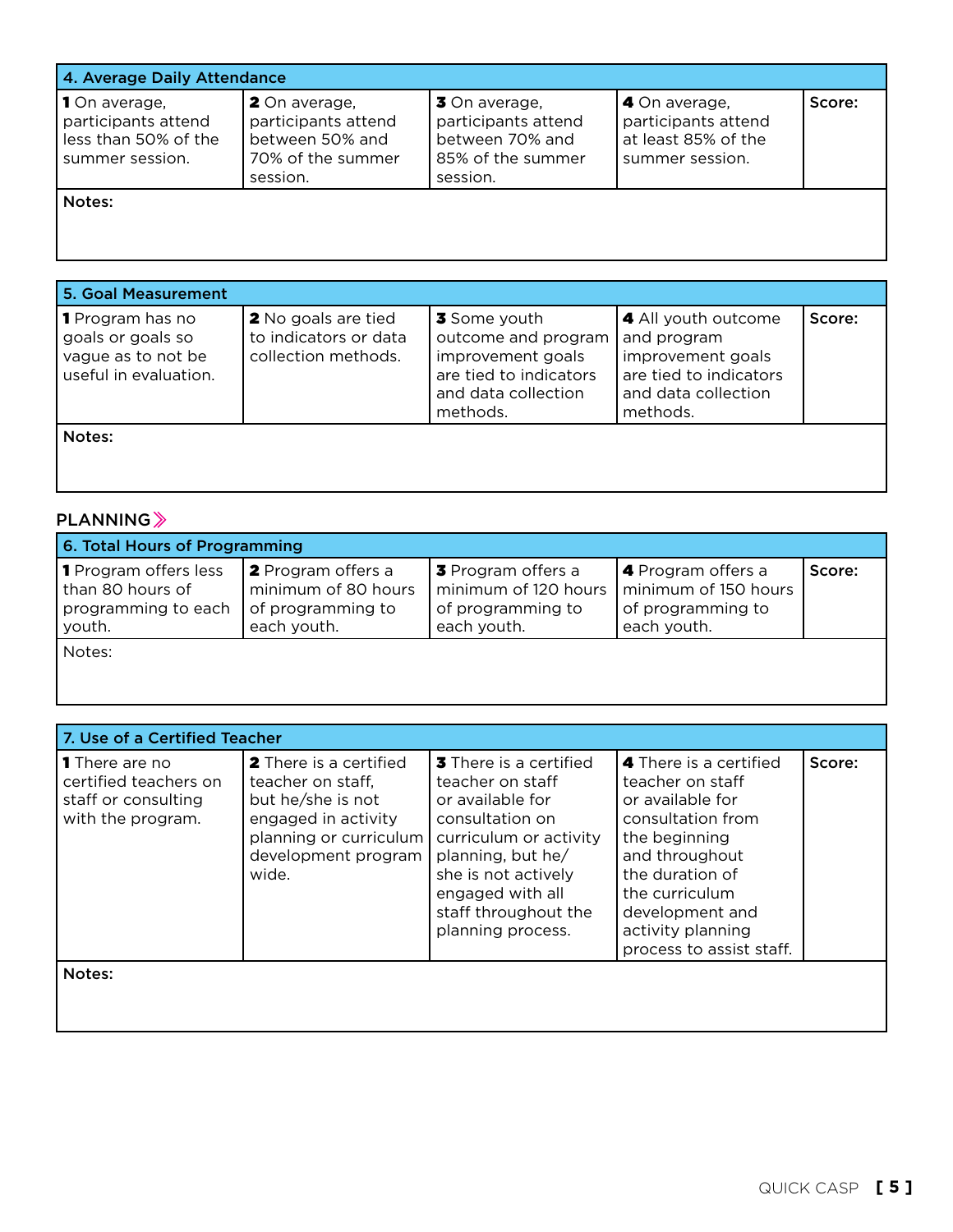| 8. Staff Collaborative Planning                                                                                                                                                                                             |                                                                                                                                                                                                                                            |                                                                                                                                                                                                                                                                                                                                                                                                                                                                         |                                                                                                                                                                                                                                                             |        |
|-----------------------------------------------------------------------------------------------------------------------------------------------------------------------------------------------------------------------------|--------------------------------------------------------------------------------------------------------------------------------------------------------------------------------------------------------------------------------------------|-------------------------------------------------------------------------------------------------------------------------------------------------------------------------------------------------------------------------------------------------------------------------------------------------------------------------------------------------------------------------------------------------------------------------------------------------------------------------|-------------------------------------------------------------------------------------------------------------------------------------------------------------------------------------------------------------------------------------------------------------|--------|
| <b>1</b> No staff members<br>have input into<br>selection and<br>development of<br>the curriculum and<br>activities for the<br>summer. Program<br>Director develops<br>a schedule for the<br>summer with no staff<br>input. | <b>2</b> Site coordinators<br>have input into<br>selection and<br>development of<br>the curriculum and<br>activities for the<br>summer less than three<br>months prior to the<br>start of the session,<br>and line staff have no<br>input. | <b>3</b> Site coordinators<br>and line staff have<br>input into selection<br>and development<br>of the curriculum<br>and activities for<br>the summer through<br>collaborative planning<br>sessions less than a<br>month prior to the start<br>of the session. OR Only<br>site coordinators have<br>input into the selection<br>and development<br>of the curriculum<br>and activities for the<br>summer at least three<br>months prior to the<br>start of the session. | 4 Site coordinators<br>and line staff have<br>input into selection<br>and development<br>of the curriculum<br>and activities for<br>the summer through<br>collaborative planning<br>sessions at least three<br>months prior to the<br>start of the session. | Score: |
| Notes:                                                                                                                                                                                                                      |                                                                                                                                                                                                                                            |                                                                                                                                                                                                                                                                                                                                                                                                                                                                         |                                                                                                                                                                                                                                                             |        |

| 9. Lesson Plan Framework                                                |                                                                                                                                                                                                                                      |                                                                                                                                                                                                                                                                                                                                             |                                                                                                                                                                                                                                                                                                      |        |
|-------------------------------------------------------------------------|--------------------------------------------------------------------------------------------------------------------------------------------------------------------------------------------------------------------------------------|---------------------------------------------------------------------------------------------------------------------------------------------------------------------------------------------------------------------------------------------------------------------------------------------------------------------------------------------|------------------------------------------------------------------------------------------------------------------------------------------------------------------------------------------------------------------------------------------------------------------------------------------------------|--------|
| <b>1</b> Program does not use<br>formal lesson plans for<br>activities. | <b>2</b> Program provides<br>a form for site<br>coordinators and<br>line staff to submit<br>lesson plans. It is<br>not connected to<br>education standards.<br>program goals or unit<br>planning. Staff uses<br>form inconsistently. | <b>3</b> Program provides<br>site coordinators and<br>line staff a format for<br>lesson planning that<br>may be connected<br>to program goals<br>and state education<br>standards, but does not<br>help to plan an overall<br>unit with benchmarks<br>for learning or<br>development. Staff<br>consistently uses<br>format to plan lessons. | 4 Program provides<br>site coordinators<br>and line staff a<br>framework for unit<br>and lesson planning<br>that is connected to<br>program goals and<br>includes instructional<br>strategies and support<br>for benchmarking.<br>Staff consistently uses<br>framework to plan units<br>and lessons. | Score: |
| Notes:                                                                  |                                                                                                                                                                                                                                      |                                                                                                                                                                                                                                                                                                                                             |                                                                                                                                                                                                                                                                                                      |        |

## STAFF<sup>></sup>

| 10. Staff observation and Feedback                                                   |                                                                                                                                          |                                                                                                                                                                                                                                                             |                                                                                                                                                                                                       |        |
|--------------------------------------------------------------------------------------|------------------------------------------------------------------------------------------------------------------------------------------|-------------------------------------------------------------------------------------------------------------------------------------------------------------------------------------------------------------------------------------------------------------|-------------------------------------------------------------------------------------------------------------------------------------------------------------------------------------------------------|--------|
| <b>1</b> Site coordinator<br>does not observe staff<br>during the summer<br>session. | 2 Site coordinator of<br>program observes<br>most staff at least once<br>during the summer<br>session. There is no<br>feedback to staff. | 3 Site coordinator<br>observes each staff<br>member multiple times<br>during the summer<br>session. Feedback is<br>provided to staff based<br>on observations, but<br>may not be directly<br>connected to staff<br>competencies or at<br>planned intervals. | 4 Site coordinator<br>observes each staff<br>member multiple times<br>during the summer<br>session and provides<br>feedback connected<br>to identified staff<br>competencies at<br>planned intervals. | Score: |
| Notes:                                                                               |                                                                                                                                          |                                                                                                                                                                                                                                                             |                                                                                                                                                                                                       |        |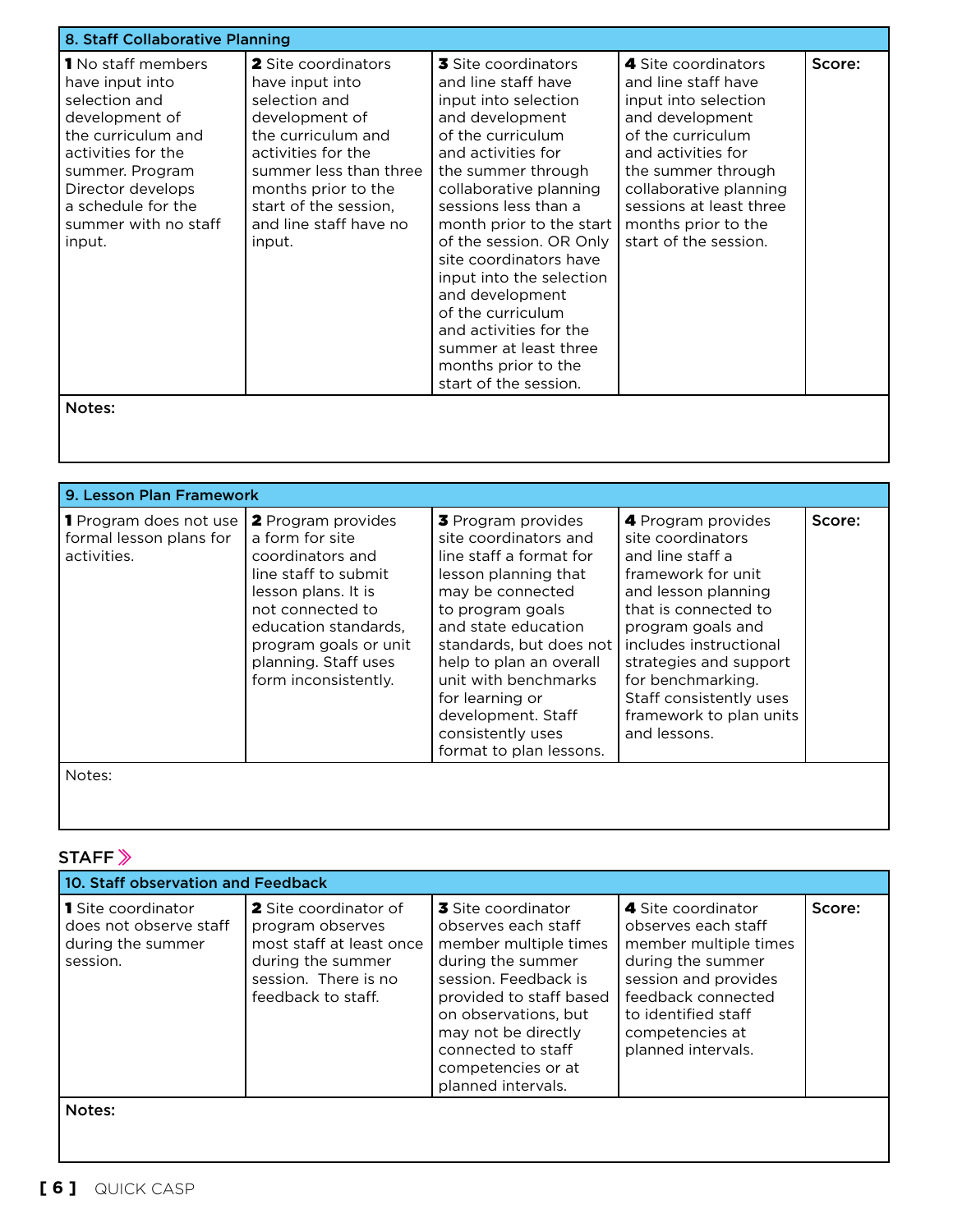| 11. Staff Training Timeline                                                                                                                                                                                                |                                                                                                                                                                                                                     |                                                                                                                                                                                                             |                                                                                                                                                                                                                                                    |        |
|----------------------------------------------------------------------------------------------------------------------------------------------------------------------------------------------------------------------------|---------------------------------------------------------------------------------------------------------------------------------------------------------------------------------------------------------------------|-------------------------------------------------------------------------------------------------------------------------------------------------------------------------------------------------------------|----------------------------------------------------------------------------------------------------------------------------------------------------------------------------------------------------------------------------------------------------|--------|
| <b>1</b> Program only<br>requires training<br>necessary for the<br>safety of staff and<br>participants prior<br>to the start of the<br>session. There is no<br>paid planning time<br>prior to the start of<br>the session. | <b>2</b> Program requires<br>summer program-<br>specific staff training<br>at least a week before<br>the program starts,<br>but does not include<br>additional paid time<br>for individual or group<br>preparation. | <b>3</b> Program requires<br>summer program-<br>specific staff training<br>at least a week<br>before the program<br>starts, and includes<br>additional paid time<br>for individual or group<br>preparation. | 4 Program requires<br>summer program-<br>specific staff training,<br>connected to<br>identified staff needs.<br>at least two weeks<br>before the program<br>starts and includes<br>additional paid time<br>for individual or group<br>preparation. | Score: |
| Notes:                                                                                                                                                                                                                     |                                                                                                                                                                                                                     |                                                                                                                                                                                                             |                                                                                                                                                                                                                                                    |        |
| 12. Alignment of Staff Needs and Training                                                                                                                                                                                  |                                                                                                                                                                                                                     |                                                                                                                                                                                                             |                                                                                                                                                                                                                                                    |        |

| iz. Aligilillerit ol Stari Needs and Trailling                                                                             |                                                                                                                                                                                              |                                                                                                                                                                                                   |                                                                                                                                                                                                                             |        |
|----------------------------------------------------------------------------------------------------------------------------|----------------------------------------------------------------------------------------------------------------------------------------------------------------------------------------------|---------------------------------------------------------------------------------------------------------------------------------------------------------------------------------------------------|-----------------------------------------------------------------------------------------------------------------------------------------------------------------------------------------------------------------------------|--------|
| <b>1</b> Program does not<br>assess staff abilities<br>upon hire and does<br>not offer any pre-<br>service staff training. | <b>2</b> Program does not<br>assess staff abilities<br>upon hire against<br>any articulated<br>competencies, but<br>does offer staff<br>training connected<br>to curricula or<br>procedures. | <b>3</b> Program informally<br>assesses staff abilities<br>upon hire against a<br>set of competencies<br>for each position, and<br>training objectives<br>align with some of the<br>competencies. | 4 Program formally<br>assesses staff abilities<br>upon hire against<br>a set of articulated<br>competencies<br>for each position,<br>and sets training<br>objectives based on<br>identified needs in<br>those competencies. | Score: |
| Notes:                                                                                                                     |                                                                                                                                                                                              |                                                                                                                                                                                                   |                                                                                                                                                                                                                             |        |

#### PARTNERSHIPS »

| 13. Relationship-Building with Families                                                                                                                  |                                                                                                                                                                                                                                                                                                                        |                                                                                                                                                                                                                                                                                                         |                                                                                                                                                                                                                                                                                                                                       |        |
|----------------------------------------------------------------------------------------------------------------------------------------------------------|------------------------------------------------------------------------------------------------------------------------------------------------------------------------------------------------------------------------------------------------------------------------------------------------------------------------|---------------------------------------------------------------------------------------------------------------------------------------------------------------------------------------------------------------------------------------------------------------------------------------------------------|---------------------------------------------------------------------------------------------------------------------------------------------------------------------------------------------------------------------------------------------------------------------------------------------------------------------------------------|--------|
| <b>1</b> Staff does not<br>proactively engage<br>with parents to build<br>relationships or share<br>positive information<br>or constructive<br>feedback. | 2 Staff acknowledges<br>parents at arrival and<br>departure, but does<br>not make an effort<br>to learn the names<br>of all parents and<br>caregivers or greet<br>them personally. Staff<br>rarely shares positive<br>information and<br>constructive feedback<br>with parents and<br>caregivers about their<br>child. | 3 Staff makes an<br>effort to learn the<br>names of all parents<br>and caregivers and<br>greet them personally.<br>Staff primarily shares<br>positive information<br>and constructive<br>feedback with parents<br>and caregivers about<br>their child through<br>informal, unscheduled<br>conversation. | 4 All staff makes an<br>effort to learn the<br>names of all parents<br>and caregivers and<br>greet them personally.<br>All staff makes a<br>regular effort to share<br>positive information<br>and constructive<br>feedback with parents<br>and caregivers about<br>their child through<br>both written updates<br>and conversations. | Score: |
| Notes:                                                                                                                                                   |                                                                                                                                                                                                                                                                                                                        |                                                                                                                                                                                                                                                                                                         |                                                                                                                                                                                                                                                                                                                                       |        |

 $\overline{\phantom{a}}$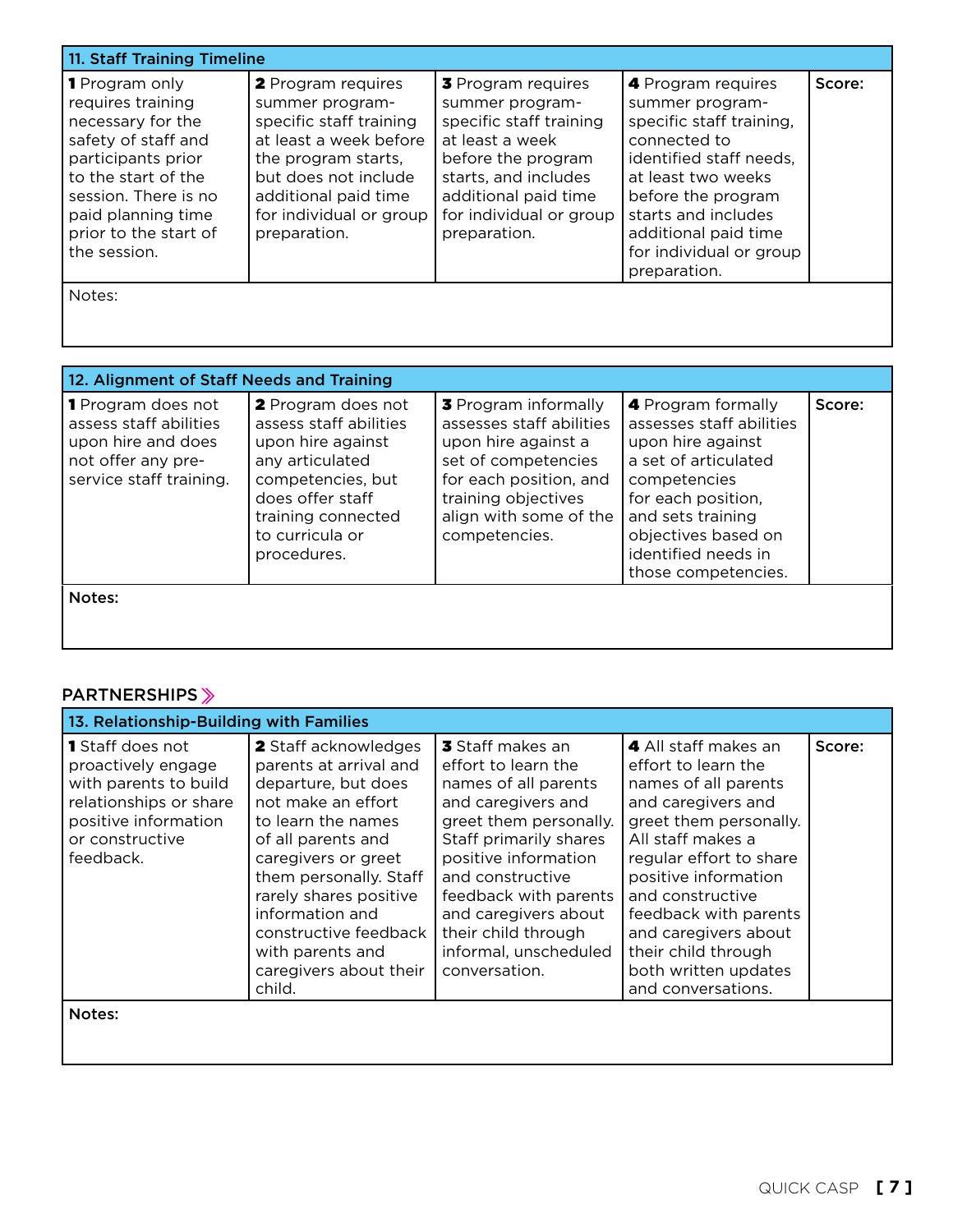| 14. Family Involvement                                               |                                                                                                                                                                                                                           |                                                                                                                                                                                    |                                                                                                                                                                                            |        |
|----------------------------------------------------------------------|---------------------------------------------------------------------------------------------------------------------------------------------------------------------------------------------------------------------------|------------------------------------------------------------------------------------------------------------------------------------------------------------------------------------|--------------------------------------------------------------------------------------------------------------------------------------------------------------------------------------------|--------|
| <b>1</b> Program makes little<br>effort to reach out to<br>families. | <b>2</b> Families are<br>considered to be<br>important to the<br>program, but there<br>are no opportunities<br>for families to visit<br>the program except<br>for daily drop-off<br>and pick-up and one<br>special event. | <b>3</b> Families are<br>considered primary<br>stakeholders in<br>the program, and<br>there are some<br>opportunities for<br>families to volunteer<br>in and visit the<br>program. | 4 Families are<br>considered primary<br>stakeholders in the<br>program, and there<br>are both required<br>and voluntary<br>opportunities for<br>families to participate<br>in the program. | Score: |
| Notes:                                                               |                                                                                                                                                                                                                           |                                                                                                                                                                                    |                                                                                                                                                                                            |        |

|                                                                                                                                                                           | 15. Partner Staff Collaboration                                                                                                                                                          |                                                                                                                             |                                                                                                                                                                                                                                                            |        |  |
|---------------------------------------------------------------------------------------------------------------------------------------------------------------------------|------------------------------------------------------------------------------------------------------------------------------------------------------------------------------------------|-----------------------------------------------------------------------------------------------------------------------------|------------------------------------------------------------------------------------------------------------------------------------------------------------------------------------------------------------------------------------------------------------|--------|--|
| <b>1</b> Program staff<br>and partner staff<br>have little to no<br>interaction and do<br>not work to align<br>program activities or<br>coordinate services<br>for youth. | <b>2</b> Program staff<br>and partner staff<br>communicate to<br>coordinate scheduling<br>and logistics, but true<br>alignment of program<br>activities and services<br>is not achieved. | 3 Program staff<br>and partner staff<br>collaborate to align<br>program activities and<br>coordinate services<br>for youth. | 4 Program staff<br>and partner staff<br>collaborate to align<br>program activities and<br>coordinate services<br>for youth. Strategies<br>such as joint training,<br>team-teaching,<br>co-facilitation,<br>shadowing, and<br>mentoring are<br>implemented. | Score: |  |
| Notes:                                                                                                                                                                    |                                                                                                                                                                                          |                                                                                                                             |                                                                                                                                                                                                                                                            |        |  |

## INDIVIDUALIZED

| 16. Individualized, Tailored Instruction                                                              |                                                                                                                                          |                                                                                                                                                                                    |                                                                                                                                                                                                   |        |
|-------------------------------------------------------------------------------------------------------|------------------------------------------------------------------------------------------------------------------------------------------|------------------------------------------------------------------------------------------------------------------------------------------------------------------------------------|---------------------------------------------------------------------------------------------------------------------------------------------------------------------------------------------------|--------|
| <b>1</b> Program does not<br>plan activities based<br>on youths' skill levels<br>or individual needs. | <b>2</b> Observation<br>may lead staff to<br>group some youth<br>differently, but there<br>is no uniform process<br>for differentiation. | <b>3</b> The content of<br>the assessment is<br>aligned with the<br>planned content for<br>the summer, and<br>some results are<br>incorporated into<br>planning for the<br>summer. | 4 The results of<br>the pre-program<br>assessment(s) inform<br>lesson planning<br>and instruction.<br>and activities show<br>differentiation for<br>youth of different<br>abilities or attitudes. | Score: |
| Notes:                                                                                                |                                                                                                                                          |                                                                                                                                                                                    |                                                                                                                                                                                                   |        |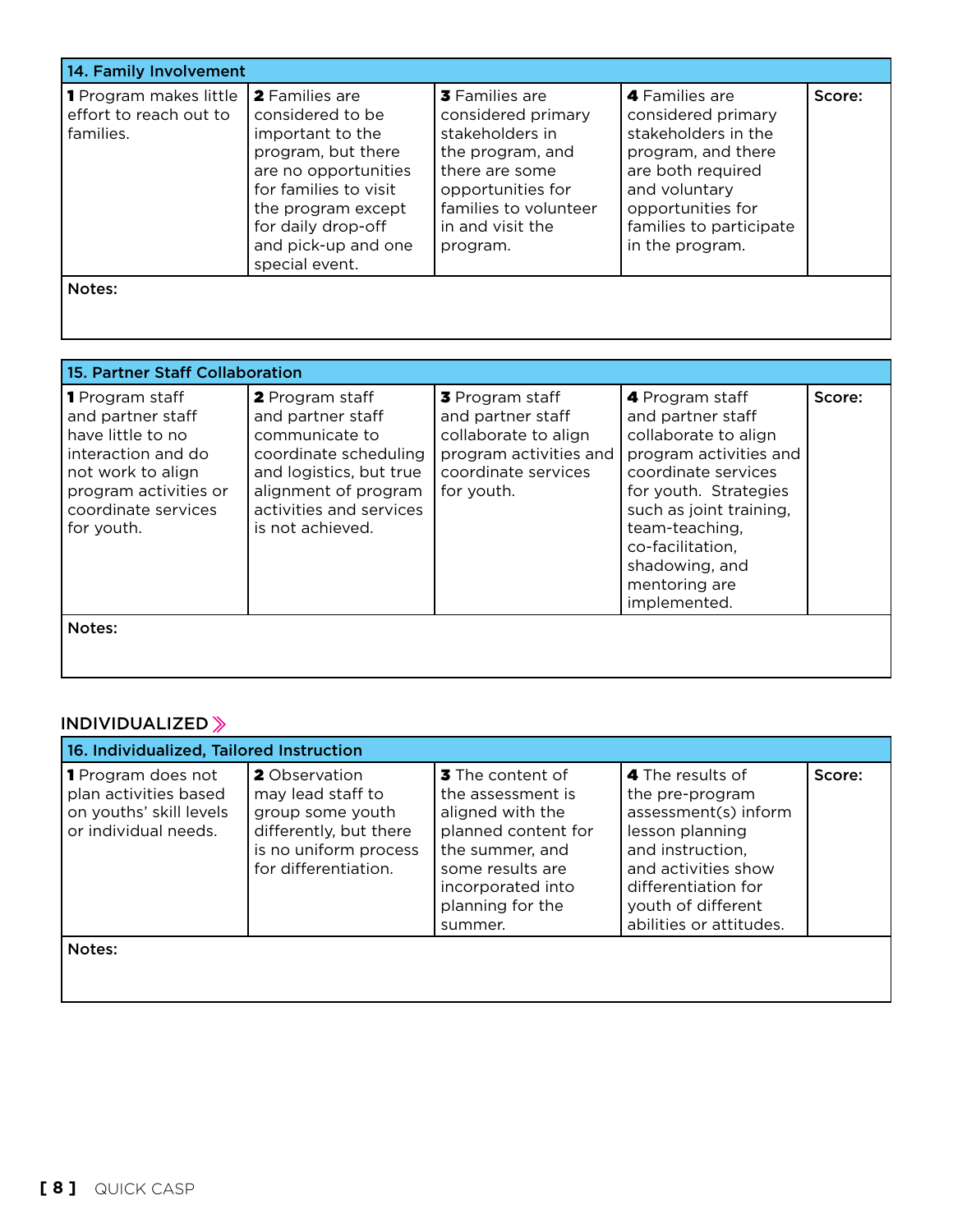## INTEGRATED

| 17. Youth Voice                                                                                    |                                                                                                                                  |                                                                                                                                                                                                                                            |                                                                                                                                                                                                |        |
|----------------------------------------------------------------------------------------------------|----------------------------------------------------------------------------------------------------------------------------------|--------------------------------------------------------------------------------------------------------------------------------------------------------------------------------------------------------------------------------------------|------------------------------------------------------------------------------------------------------------------------------------------------------------------------------------------------|--------|
| <b>1</b> Youth voice is not<br>incorporated into the<br>program's schedule or<br>daily activities. | 2 Youth have the<br>opportunity to make<br>very basic day-to-<br>day choices in the<br>program regarding<br>materials or groups. | <b>3</b> Youth have the<br>opportunity to make<br>day-to-day choices<br>regarding materials,<br>groups or subject<br>matter, but do not<br>use their voice to set<br>a direction for their<br>overall experience in<br>the summer program. | 4 Over the course of<br>the program, all youth<br>have the opportunity<br>to make major<br>decisions based on<br>their interests which<br>impact what and<br>how they learn in the<br>program. | Score: |
| Notes:                                                                                             |                                                                                                                                  |                                                                                                                                                                                                                                            |                                                                                                                                                                                                |        |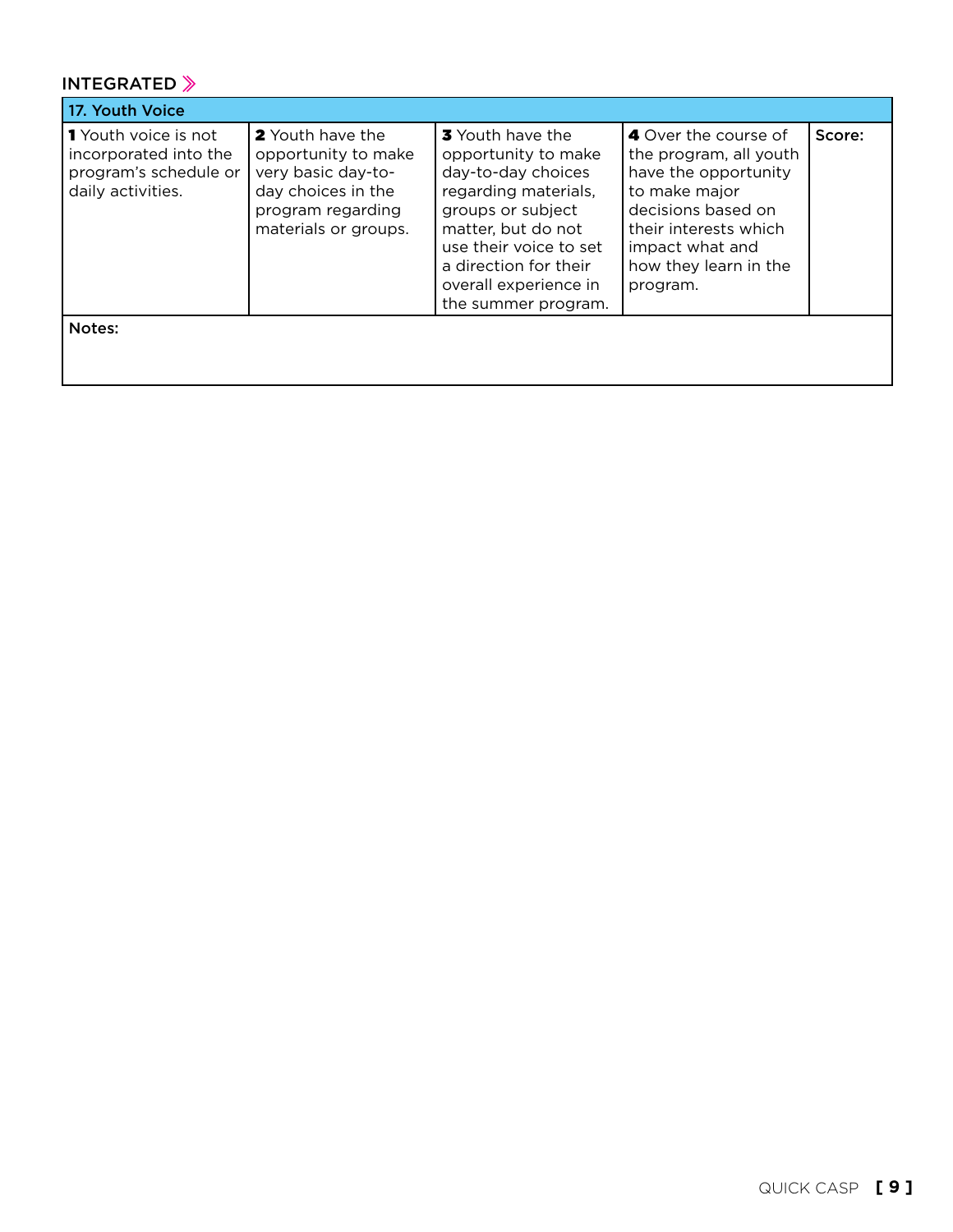#### Planning and Management Assessment Data Tracker

After you've completed the Planning and Management Assessment, transfer the scores to this data tracker to help you prioritize current program improvements. Write your goals for improvement in the Quality Improvement Plan Template (page 20 of the Quick CASP).

| Domain         | <b>Indicator Name</b>                        | Score | <b>Comments</b> |
|----------------|----------------------------------------------|-------|-----------------|
| Purpose        | 1. Grounded Mission and Vision               |       |                 |
| Purpose        | 2. Youth Outcome Goals                       |       |                 |
| Purpose        | 3. Stakeholder Feedback                      |       |                 |
| Purpose        | 4. Average Daily Attendance                  |       |                 |
| Purpose        | 5. Goal Measurement                          |       |                 |
| Planning       | 6. Total Hours of Programming                |       |                 |
| Planning       | 7. Use of a Certified Teacher                |       |                 |
| Planning       | 8. Staff Collaborative Planning              |       |                 |
| Planning       | 9. Lesson Plan Framework                     |       |                 |
| <b>Staff</b>   | 10. Staff Observation and Feedback           |       |                 |
| <b>Staff</b>   | 11. Staff Training Timeline                  |       |                 |
| <b>Staff</b>   | 12. Alignment of Staff Needs and<br>Training |       |                 |
| Partnerships   | 13. Relationship-building with<br>Families   |       |                 |
| Partnerships   | 14. Family Involvement                       |       |                 |
| Partnerships   | 15. Partner Staff Collaboration              |       |                 |
| Individualized | 16. Individualized, Tailored Instruction     |       |                 |
| Integrated     | 17. Youth Voice                              |       |                 |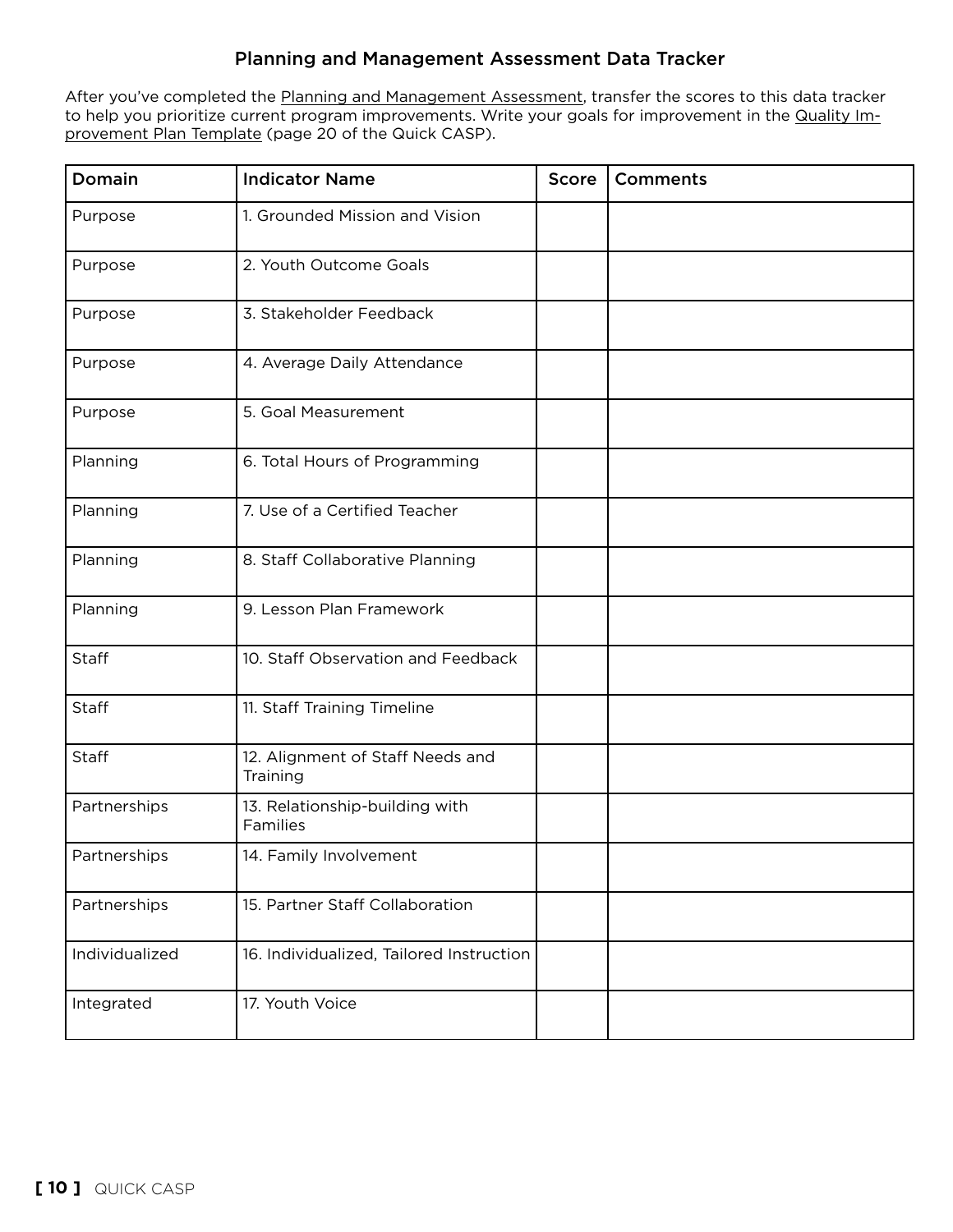## OBSERVATION ASSESSMENT

*The Observation Assessment should be completed during the summer program. Assessors should observe at least (3) varied activities at each site observed, and provide one overall score for each indicator.*

Activity Level Indicators: Participants in summer learning programs engage with a variety of activities and staff each day. When conducting an observation, observe some or all of at least three different activities in order to determine an average rating for each activity level indicator. Take detailed, factual notes for each indicator during each activity in order to accurately score indicators and be able to provide objective feedback to staff regarding strengths and recommendations for improvement.

Program Level Indicators: Look for program level indicators throughout the program day, not just in individual activities. The following icons are found in the Point-of-Service indicators and signify tips and helpful reminders for assessors:



"Look For" Icon: this icon provides descriptions of things an assessor might see (or note the absence of) related to scoring an indicator.



"Listen For" Icon: similarly, this icon describes things an assessor might hear that would provide  $\mathcal Y$  evidence to score an indicator.



"Ask" Icon: this icon signifies a time when it might be particularly helpful to ask a targeted question of staff or youth to score an indicator.

## ACTIVITY LEVEL INDICATORS

#### PLANNING<sup>y</sup>

| 1. Adult to Youth Ratio                                                                      |                                                                                                   |                                                                                                  |                                                                                             |        |  |
|----------------------------------------------------------------------------------------------|---------------------------------------------------------------------------------------------------|--------------------------------------------------------------------------------------------------|---------------------------------------------------------------------------------------------|--------|--|
| <b>1 The average</b><br>program activity has<br>an adult to youth ratio<br>higher than 1:18. | <b>2</b> The average<br>program activity has<br>an adult to youth ratio<br>between 1:13 and 1:18. | <b>3</b> The average<br>program activity has<br>an adult to youth ratio<br>between 1:9 and 1:12. | <b>4</b> The average<br>program activity has<br>an adult to youth ratio<br>of 1:8 or lower. | Score: |  |
| Activity 1:                                                                                  |                                                                                                   |                                                                                                  |                                                                                             |        |  |
| Activity 2:                                                                                  |                                                                                                   |                                                                                                  |                                                                                             |        |  |
| Activity 3:                                                                                  |                                                                                                   |                                                                                                  |                                                                                             |        |  |

#### INDIVIDUALIZED

| 2. Multiple Grouping Strategies                                                                                 |                                                                                                                                                                                                              |                                                                                                                                                                                                                            |                                                                                                                                                                                                                            |        |  |
|-----------------------------------------------------------------------------------------------------------------|--------------------------------------------------------------------------------------------------------------------------------------------------------------------------------------------------------------|----------------------------------------------------------------------------------------------------------------------------------------------------------------------------------------------------------------------------|----------------------------------------------------------------------------------------------------------------------------------------------------------------------------------------------------------------------------|--------|--|
| <b>1</b> Activities do not<br>show a blend of large<br>group, small group<br>and individualized<br>instruction. | <b>2</b> Some activities<br>show a blend of large<br>group, small group<br>and individualized<br>instruction, but<br>transitions between<br>groupings may be<br>disorderly or hectic<br>for staff and youth. | <b>3</b> Some activities<br>show a blend of large<br>group, small group<br>and individualized<br>instruction that is<br>planned in advance.<br>Transitions between<br>groupings are smooth<br>for both youth and<br>staff. | <b>4 Most activities</b><br>show a blend of large<br>group, small group<br>and individualized<br>instruction that is<br>planned in advance.<br>Transitions between<br>groupings are smooth<br>for both youth and<br>staff. | Score: |  |
|                                                                                                                 |                                                                                                                                                                                                              |                                                                                                                                                                                                                            | Are you grouping youth in this activity by any specific criteria? Did you plan groupings in advance?                                                                                                                       |        |  |
| Activity 1:                                                                                                     |                                                                                                                                                                                                              |                                                                                                                                                                                                                            |                                                                                                                                                                                                                            |        |  |
| Activity 2:                                                                                                     |                                                                                                                                                                                                              |                                                                                                                                                                                                                            |                                                                                                                                                                                                                            |        |  |
| Activity 3:                                                                                                     |                                                                                                                                                                                                              |                                                                                                                                                                                                                            |                                                                                                                                                                                                                            |        |  |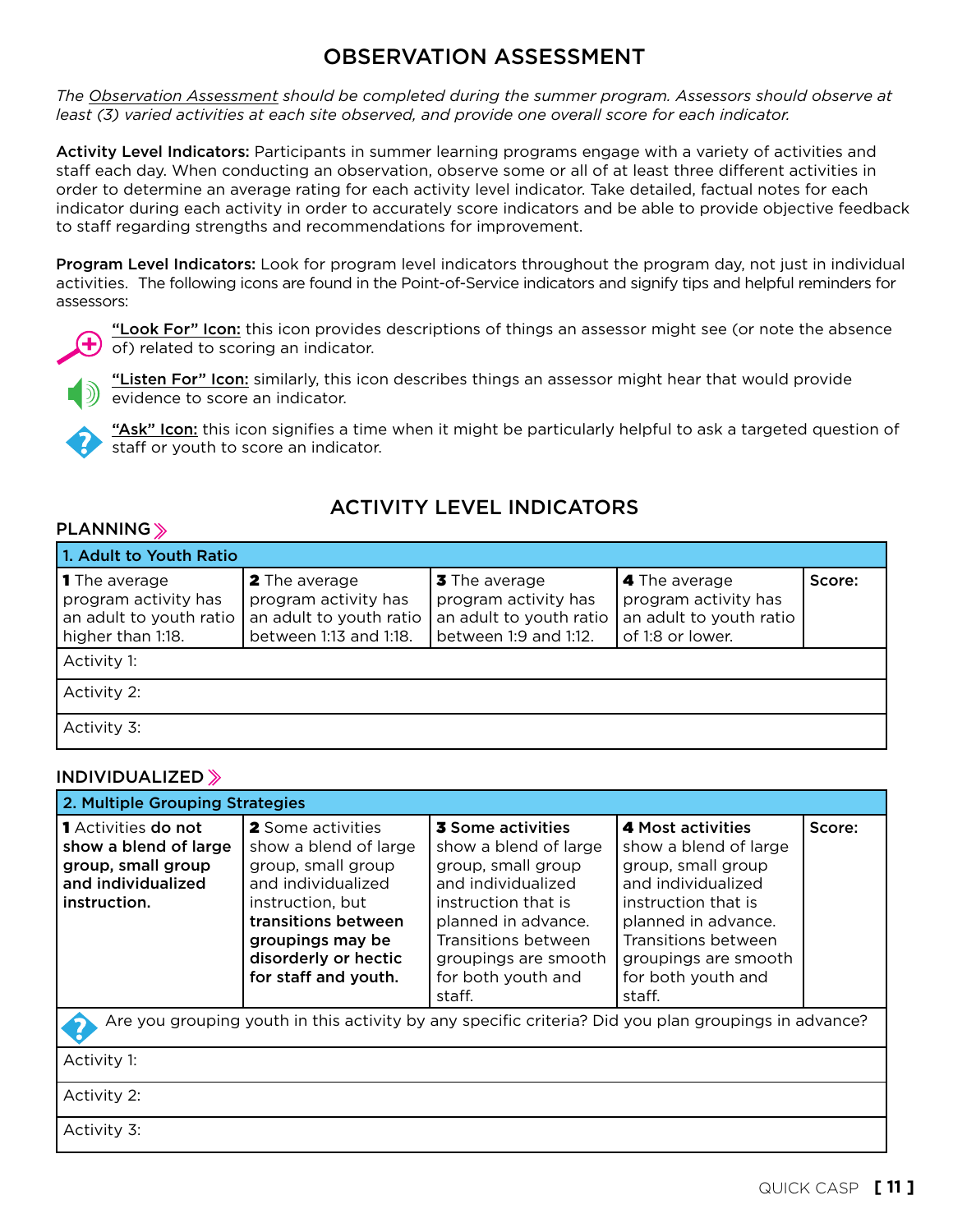## INTENTIONAL »

| 3. Advance Planning                                                                                                                                                                                     |                                                                                                                                                                                                       |                                                                                                                                                                                     |                                                                                                                                                                             |        |
|---------------------------------------------------------------------------------------------------------------------------------------------------------------------------------------------------------|-------------------------------------------------------------------------------------------------------------------------------------------------------------------------------------------------------|-------------------------------------------------------------------------------------------------------------------------------------------------------------------------------------|-----------------------------------------------------------------------------------------------------------------------------------------------------------------------------|--------|
| <b>1</b> Activities do not show<br>evidence of a lesson<br>plan. Some activities<br>begin late, end early or<br>are not completed in the<br>time allotted. Materials<br>are not prepared in<br>advance. | <b>2</b> Some activities show<br>evidence of a lesson<br>plan. Some activities<br>begin late, end early or<br>are not completed in the<br>time allotted. Materials<br>are not prepared in<br>advance. | <b>3</b> Most activities show<br>evidence of a detailed<br>lesson plan and begin<br>and end on time.<br>Materials are prepared<br>in advance and easily<br>accessible to all youth. | 4 All activities show<br>evidence of a detailed<br>lesson plan and begin<br>and end on time.<br>Materials are prepared<br>in advance and easily<br>accessible to all youth. | Score: |
| Activity 1:                                                                                                                                                                                             |                                                                                                                                                                                                       |                                                                                                                                                                                     |                                                                                                                                                                             |        |
| Activity 2:                                                                                                                                                                                             |                                                                                                                                                                                                       |                                                                                                                                                                                     |                                                                                                                                                                             |        |
| Activity 3:                                                                                                                                                                                             |                                                                                                                                                                                                       |                                                                                                                                                                                     |                                                                                                                                                                             |        |

| <b>4. Clear Expectations</b>                                                                                                                                                                                                                                                                                          |                                                                                                                                                                                                                                                                                                            |                                                                                                                                                                                                                                                                                                              |                                                                                                                                                                                                                                                                                                                                                                                       |        |
|-----------------------------------------------------------------------------------------------------------------------------------------------------------------------------------------------------------------------------------------------------------------------------------------------------------------------|------------------------------------------------------------------------------------------------------------------------------------------------------------------------------------------------------------------------------------------------------------------------------------------------------------|--------------------------------------------------------------------------------------------------------------------------------------------------------------------------------------------------------------------------------------------------------------------------------------------------------------|---------------------------------------------------------------------------------------------------------------------------------------------------------------------------------------------------------------------------------------------------------------------------------------------------------------------------------------------------------------------------------------|--------|
| <b>1</b> Staff consistently<br>employ one or none<br>of these strategies:<br>directions for the<br>activity; discussion of<br>how success will be<br>achieved and assessed:<br>discussion of the level of<br>attention or interaction<br>required; and clarifying<br>statements to refocus<br>participants as needed. | <b>2</b> Staff consistently<br>employ two of these<br>strategies: directions for<br>the activity; discussion<br>of how success will be<br>achieved and assessed:<br>discussion of the level of<br>attention or interaction<br>required; and clarifying<br>statements to refocus<br>participants as needed. | 3 Staff consistently<br>employ <b>three</b> of these<br>strategies: directions for<br>the activity; discussion<br>of how success will be<br>achieved and assessed;<br>discussion of the level of<br>attention or interaction<br>required; and clarifying<br>statements to refocus<br>participants as needed. | 4 Staff sets clear<br>expectations for<br>activities by consistently<br>framing and focusing the<br>activity using these four<br>strategies: directions for<br>the activity; discussion<br>of how success will be<br>achieved and assessed:<br>discussion of the level of<br>attention or interaction<br>required; and clarifying<br>statements to refocus<br>participants as needed. | Score: |
| Activity 1:                                                                                                                                                                                                                                                                                                           |                                                                                                                                                                                                                                                                                                            |                                                                                                                                                                                                                                                                                                              |                                                                                                                                                                                                                                                                                                                                                                                       |        |
| Activity 2:                                                                                                                                                                                                                                                                                                           |                                                                                                                                                                                                                                                                                                            |                                                                                                                                                                                                                                                                                                              |                                                                                                                                                                                                                                                                                                                                                                                       |        |
| Activity 3:                                                                                                                                                                                                                                                                                                           |                                                                                                                                                                                                                                                                                                            |                                                                                                                                                                                                                                                                                                              |                                                                                                                                                                                                                                                                                                                                                                                       |        |

|                                                                                                                                                                                                                                                                                                                              | 5. Debriefs/Checks for Understanding                                                                                                           |                                                                                                                                                                                                             |                                                                                                                                                                                                                                                                                                                                                                                         |        |  |
|------------------------------------------------------------------------------------------------------------------------------------------------------------------------------------------------------------------------------------------------------------------------------------------------------------------------------|------------------------------------------------------------------------------------------------------------------------------------------------|-------------------------------------------------------------------------------------------------------------------------------------------------------------------------------------------------------------|-----------------------------------------------------------------------------------------------------------------------------------------------------------------------------------------------------------------------------------------------------------------------------------------------------------------------------------------------------------------------------------------|--------|--|
| <b>1</b> There are no de-<br>briefing techniques,<br>recall or checks for<br>understanding used in<br>the activity.                                                                                                                                                                                                          | <b>2</b> Some staff ask youth<br>if they understand the<br>assignment or activity,<br>but connections to<br>previous learning are<br>not made. | <b>3</b> Some staff use de-<br>briefing techniques,<br>recall and checks<br>for understanding in<br>some activities. Few<br>connections are made<br>between previous<br>learning and current<br>activities. | 4 All staff use debriefing<br>techniques, recall and<br>checks for understanding<br>throughout the duration and<br>at the end of each activity.<br>Staff may ask participants<br>to recall factual information,<br>make generalizations,<br>inferences or real-world<br>applications based on what<br>they have learned. Recall<br>connects previous learning<br>to current activities. | Score: |  |
| "Can anyone tell me what we learned today?" "Who can give me an example of how what we learned could<br>help you as a scientist?" "Why might we have studied this before going to the aquarium next week?" "If we<br>know that a forest takes 30 years to grow, what might that tell us about our use of natural resources?" |                                                                                                                                                |                                                                                                                                                                                                             |                                                                                                                                                                                                                                                                                                                                                                                         |        |  |
| Activity 1:                                                                                                                                                                                                                                                                                                                  |                                                                                                                                                |                                                                                                                                                                                                             |                                                                                                                                                                                                                                                                                                                                                                                         |        |  |
| Activity 2:                                                                                                                                                                                                                                                                                                                  |                                                                                                                                                |                                                                                                                                                                                                             |                                                                                                                                                                                                                                                                                                                                                                                         |        |  |
| Activity 3:                                                                                                                                                                                                                                                                                                                  |                                                                                                                                                |                                                                                                                                                                                                             |                                                                                                                                                                                                                                                                                                                                                                                         |        |  |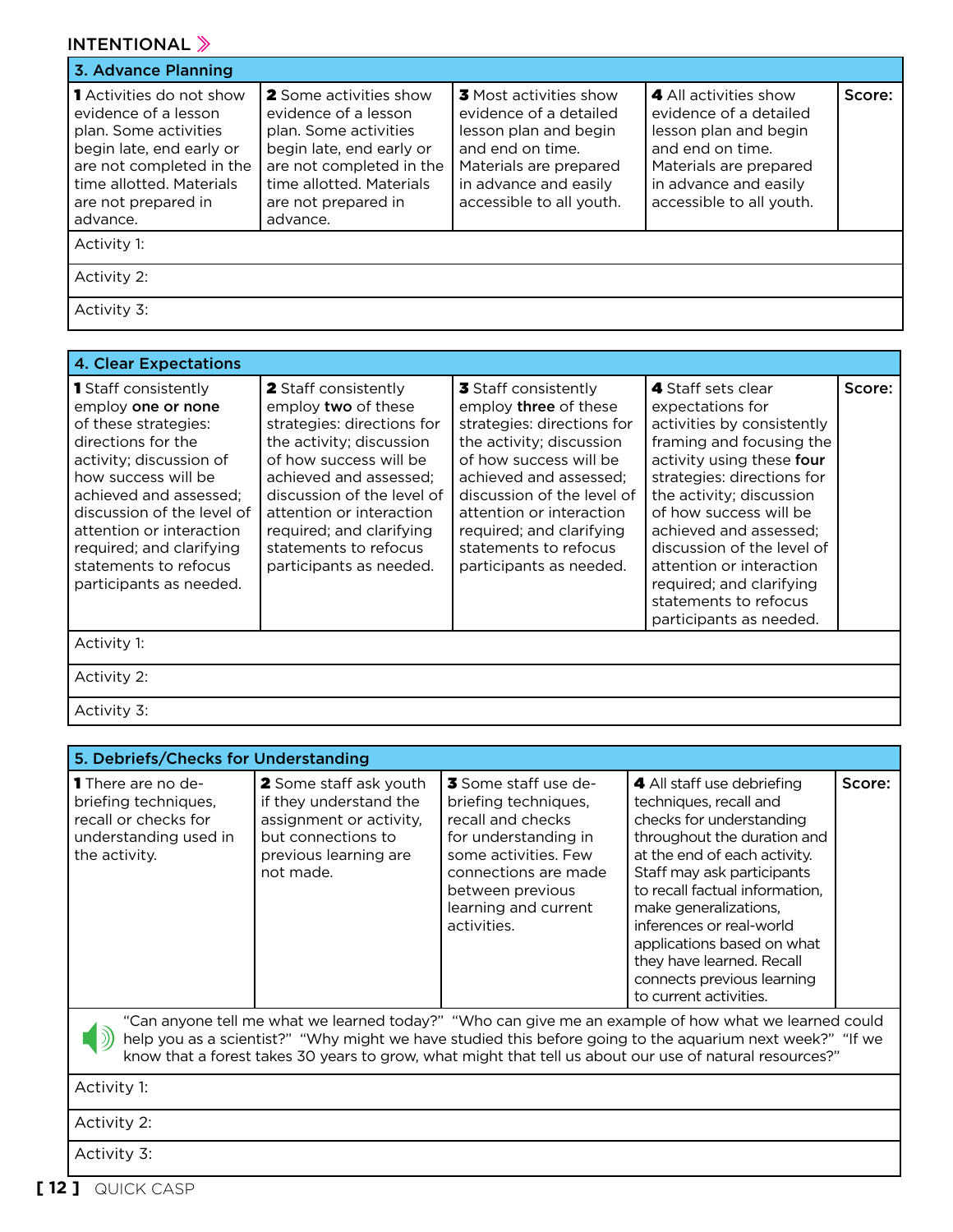| <b>6. Staff Engagement</b>                                                                                                                                                                                                                                 |                                                                                                                                                                                    |                                                                                                                                                                                                         |                                                                                                                                                                       |        |  |
|------------------------------------------------------------------------------------------------------------------------------------------------------------------------------------------------------------------------------------------------------------|------------------------------------------------------------------------------------------------------------------------------------------------------------------------------------|---------------------------------------------------------------------------------------------------------------------------------------------------------------------------------------------------------|-----------------------------------------------------------------------------------------------------------------------------------------------------------------------|--------|--|
| <b>1</b> Some frontline staff<br>do not have a clear<br>role in the success<br>of the activities they<br>are present for and<br>do not engage with<br>youth at all during the<br>activities.                                                               | <b>2</b> Some frontline staff<br>do not have a clear<br>role in the success of<br>activities they co-<br>facilitate and may be<br>idle or unengaged for<br>much of the activities. | <b>3</b> All frontline staff<br>have a clear role in<br>the success of the<br>activities they co-<br>facilitate, but some<br>staff may not be<br>actively engaged<br>throughout the entire<br>activity. | 4 All frontline staff<br>have a clear role in<br>the success of the<br>activities they co-<br>facilitate and are<br>actively engaged<br>throughout all<br>activities. | Score: |  |
| Are all lead and assistant staff working toward activity goals, or are some sitting idly or having side<br>conversations?<br>You might hear, "Is there anything you want me to do?" from an assistant who does not have a<br>clear role or responsibility. |                                                                                                                                                                                    |                                                                                                                                                                                                         |                                                                                                                                                                       |        |  |
| Activity 1:                                                                                                                                                                                                                                                |                                                                                                                                                                                    |                                                                                                                                                                                                         |                                                                                                                                                                       |        |  |
| Activity 2:                                                                                                                                                                                                                                                |                                                                                                                                                                                    |                                                                                                                                                                                                         |                                                                                                                                                                       |        |  |
| Activity 3:                                                                                                                                                                                                                                                |                                                                                                                                                                                    |                                                                                                                                                                                                         |                                                                                                                                                                       |        |  |

| 7. Skill Building                        |                                                                                                                                                                                                                   |                                                                                                                                                                                                                                                                                                                                 |                                                                                                                                                                                                                                        |        |
|------------------------------------------|-------------------------------------------------------------------------------------------------------------------------------------------------------------------------------------------------------------------|---------------------------------------------------------------------------------------------------------------------------------------------------------------------------------------------------------------------------------------------------------------------------------------------------------------------------------|----------------------------------------------------------------------------------------------------------------------------------------------------------------------------------------------------------------------------------------|--------|
| 1 Activities are not<br>age-appropriate. | <b>2</b> Most activities are<br>not age-appropriate<br>and do not work to<br>build subject matter<br>expertise or skill<br>mastery. (What this<br>looks like: kids in<br>grades 3-6 share the<br>same curriculum) | <b>3</b> Most activities are<br>intentionally linked<br>to age-appropriate<br>academic and<br>developmental skills,<br>but not enough time<br>is devoted to any<br>particular subject<br>to achieve subject<br>matter expertise or<br>skill mastery. (What<br>this looks like: a<br>different topic every<br>day or every week) | 4 Most activities are<br>intentionally linked<br>to age-appropriate<br>academic and<br>developmental<br>skills and work to<br>build subject matter<br>expertise and skill<br>mastery through deep<br>analysis of a subject<br>or idea. | Score: |
| Activity 1:                              |                                                                                                                                                                                                                   |                                                                                                                                                                                                                                                                                                                                 |                                                                                                                                                                                                                                        |        |
| Activity 2:                              |                                                                                                                                                                                                                   |                                                                                                                                                                                                                                                                                                                                 |                                                                                                                                                                                                                                        |        |
| Activity 3:                              |                                                                                                                                                                                                                   |                                                                                                                                                                                                                                                                                                                                 |                                                                                                                                                                                                                                        |        |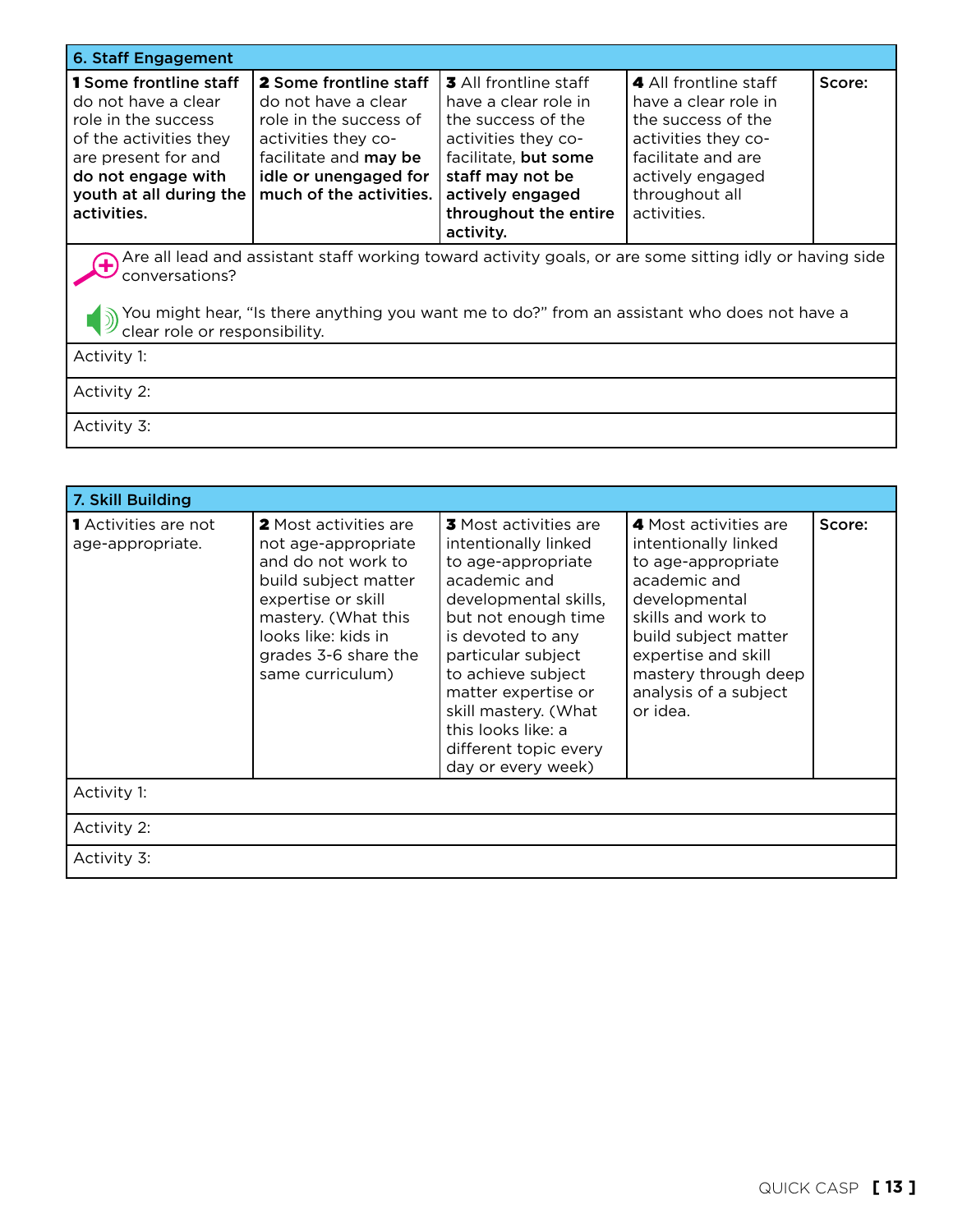#### INTEGRATED S

| 8. Integration of Academic and Developmental Focus                                                                                                                                                                                                                         |                                                                                                                                                                                                                                                                                                                                                                                                                                           |                                                                                                                                                                                                                                        |                                                                                                                                                                                                                                               |        |
|----------------------------------------------------------------------------------------------------------------------------------------------------------------------------------------------------------------------------------------------------------------------------|-------------------------------------------------------------------------------------------------------------------------------------------------------------------------------------------------------------------------------------------------------------------------------------------------------------------------------------------------------------------------------------------------------------------------------------------|----------------------------------------------------------------------------------------------------------------------------------------------------------------------------------------------------------------------------------------|-----------------------------------------------------------------------------------------------------------------------------------------------------------------------------------------------------------------------------------------------|--------|
| 1 Program schedule<br>and activities show<br>a focus on strategies<br>to promote either<br>academic growth or<br>social or emotional<br>growth, but not both.                                                                                                              | 2 Program schedule<br>and activities show<br>a focus on both<br>academic growth and<br>social or emotional<br>growth, but the<br>schedule is divided<br>into two distinct parts<br>and program staff<br>leads either academic<br>or social/emotional<br>activities, but not<br>both (e.g. program<br>has academics in the<br>morning and recreation<br>or enrichment in<br>the afternoon with<br>different staffing, goals<br>or themes). | 3 Program schedule<br>and activities show<br>some integration of<br>strategies to promote<br>academic growth and<br>strategies to promote<br>social or emotional<br>growth. Some staff<br>leads integrated<br>activities, but not all. | 4 Program schedule<br>and activities show<br>a full integration of<br>strategies to promote<br>academic growth and<br>strategies to promote<br>social or emotional<br>growth. All staff leads<br>integrated activities<br>throughout the day. | Score: |
| Academic aims (literacy, math, science, etc.) and developmental aims (leadership, relationship-building,<br>health, etc.) in the same activity; co-facilitation of activities by teachers and youth development<br>professionals, or same staff throughout the entire day. |                                                                                                                                                                                                                                                                                                                                                                                                                                           |                                                                                                                                                                                                                                        |                                                                                                                                                                                                                                               |        |
| Activity 1:                                                                                                                                                                                                                                                                |                                                                                                                                                                                                                                                                                                                                                                                                                                           |                                                                                                                                                                                                                                        |                                                                                                                                                                                                                                               |        |
| Activity 2:                                                                                                                                                                                                                                                                |                                                                                                                                                                                                                                                                                                                                                                                                                                           |                                                                                                                                                                                                                                        |                                                                                                                                                                                                                                               |        |
| Activity 3:                                                                                                                                                                                                                                                                |                                                                                                                                                                                                                                                                                                                                                                                                                                           |                                                                                                                                                                                                                                        |                                                                                                                                                                                                                                               |        |

| 9. Positive Reinforcement                                                                                                                  |                                                                                                                                                                                                                                                                                                                                                                                                   |                                                                                                                                                                                                                                                                                                                   |                                                                                                                                                                                                                                                                                                                                                                                                                                                                |        |  |
|--------------------------------------------------------------------------------------------------------------------------------------------|---------------------------------------------------------------------------------------------------------------------------------------------------------------------------------------------------------------------------------------------------------------------------------------------------------------------------------------------------------------------------------------------------|-------------------------------------------------------------------------------------------------------------------------------------------------------------------------------------------------------------------------------------------------------------------------------------------------------------------|----------------------------------------------------------------------------------------------------------------------------------------------------------------------------------------------------------------------------------------------------------------------------------------------------------------------------------------------------------------------------------------------------------------------------------------------------------------|--------|--|
| <b>1</b> Staff do not use<br>positive reinforcement<br>or praise to recognize<br>movement toward<br>specific individual or<br>group goals. | <b>2</b> Most staff use<br>positive reinforcement<br>to praise individual<br><b>youth</b> without<br>recognizing the specific<br>positive behavior or<br>its relationship to<br>individual or group<br>goals. (e.g. positive<br>reinforcement focuses<br>on individual youth<br>only and may actually<br>serve to discourage<br>some youth from<br>contributing their full<br>effort to succeed). | <b>3 Some staff use</b><br>positive reinforcement<br>to recognize movement<br>toward specific group<br>or individual goals<br>in some activities.<br><b>Positive reinforcement</b><br>may highlight specific<br>behavior or may praise<br>or call attention to a<br>particular participant<br>doing the behaving. | 4 All staff use positive<br>reinforcement to<br>recognize movement<br>toward specific group<br>or individual goals in<br>all activities. Positive<br>reinforcement highlights<br>specific behavior rather<br>than praising or calling<br>attention to a particular<br>participant doing the<br><b>behaving.</b> (e.g. positive<br>reinforcement is used<br>consistently across<br>activities to build the<br>confidence of the group<br>collectively. Positive | Score: |  |
|                                                                                                                                            |                                                                                                                                                                                                                                                                                                                                                                                                   |                                                                                                                                                                                                                                                                                                                   | reinforcement creates<br>clarity of the task and<br>motivates all participants<br>to contribute their full<br>effort to succeed).                                                                                                                                                                                                                                                                                                                              |        |  |



Recognition of an individual without connection to goals might sound like, "Great job, Sadie." Recognition of the group that reflects movement toward a goal and clarifies the task might sound like, "I see this group has taken care to organize all of their ideas before they started to create their poster. This will help the quality of their end product." "I love the way we are lining up quietly. It will help us get to lunch faster."

Activity 1:

Activity 2:

Activity 3: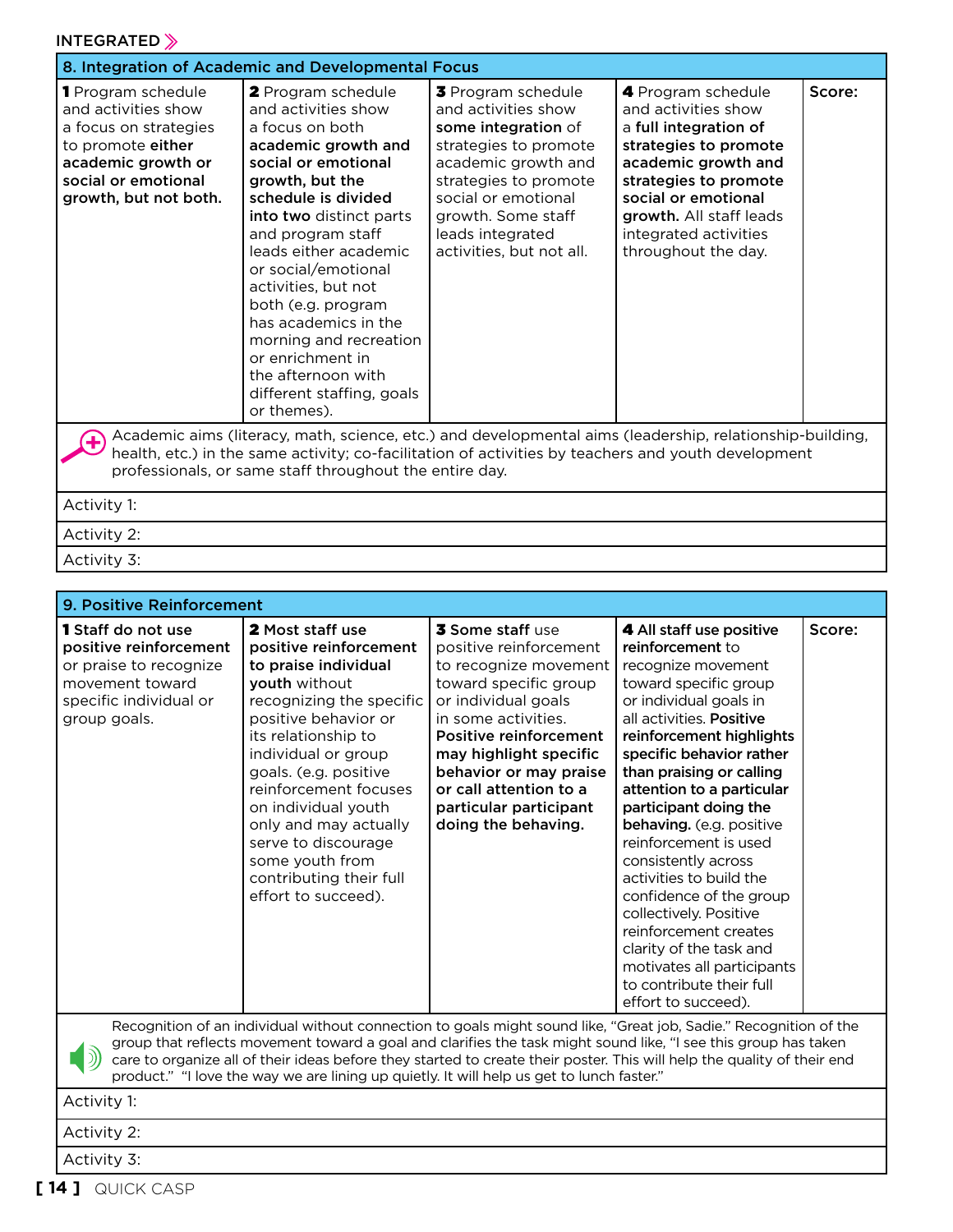|                                                                                                                                                                                                                                                                                |                                                                                                                                                                                                                                        | 10. Inquiry-Based Learning                                                                                                                                                                                                                                                    |                                                                                                                                                                                                                                                                                                                                                                                                                                             |        |  |  |
|--------------------------------------------------------------------------------------------------------------------------------------------------------------------------------------------------------------------------------------------------------------------------------|----------------------------------------------------------------------------------------------------------------------------------------------------------------------------------------------------------------------------------------|-------------------------------------------------------------------------------------------------------------------------------------------------------------------------------------------------------------------------------------------------------------------------------|---------------------------------------------------------------------------------------------------------------------------------------------------------------------------------------------------------------------------------------------------------------------------------------------------------------------------------------------------------------------------------------------------------------------------------------------|--------|--|--|
| <b>1</b> No activities involve<br>a hands-on, kinesthetic<br>or project-based<br>component that allows<br>youth to engage in<br>in-depth investigations<br>with objects, materials,<br>phenomena and ideas<br>and draw meaning and<br>understanding from<br>those experiences. | <b>2</b> Some activities<br>involve a hands-on.<br>kinesthetic or project-<br>based component,<br>but may not be age-<br>appropriate or focused<br>enough for youth to<br>draw meaning and<br>understanding from<br>those experiences. | 3 Some activities<br>involve a hands-on.<br>kinesthetic or project-<br>based component<br>that allows youth to<br>engage in in-depth<br>investigations with<br>objects, materials,<br>phenomena and ideas<br>and draw meaning and<br>understanding from<br>those experiences. | 4 Most activities involve<br>a hands-on, kinesthetic or<br>project-based component<br>that allows youth to engage<br>in in-depth investigations<br>with objects, materials,<br>phenomena and ideas<br>and draw meaning and<br>understanding from those<br>experiences.                                                                                                                                                                      | Score: |  |  |
|                                                                                                                                                                                                                                                                                | explore and collect information related to a problem or idea                                                                                                                                                                           |                                                                                                                                                                                                                                                                               | Youth have the opportunity to learn by doing, instead of only listening or watching others; youth conduct<br>research or trial and error experiments; youth direct their own digital or media-facilitated learning; youth                                                                                                                                                                                                                   |        |  |  |
| Activity 1:                                                                                                                                                                                                                                                                    |                                                                                                                                                                                                                                        |                                                                                                                                                                                                                                                                               |                                                                                                                                                                                                                                                                                                                                                                                                                                             |        |  |  |
| Activity 2:                                                                                                                                                                                                                                                                    |                                                                                                                                                                                                                                        |                                                                                                                                                                                                                                                                               |                                                                                                                                                                                                                                                                                                                                                                                                                                             |        |  |  |
| Activity 3:                                                                                                                                                                                                                                                                    |                                                                                                                                                                                                                                        |                                                                                                                                                                                                                                                                               |                                                                                                                                                                                                                                                                                                                                                                                                                                             |        |  |  |
|                                                                                                                                                                                                                                                                                |                                                                                                                                                                                                                                        |                                                                                                                                                                                                                                                                               |                                                                                                                                                                                                                                                                                                                                                                                                                                             |        |  |  |
| 11. Collaborative Learning                                                                                                                                                                                                                                                     |                                                                                                                                                                                                                                        |                                                                                                                                                                                                                                                                               |                                                                                                                                                                                                                                                                                                                                                                                                                                             |        |  |  |
|                                                                                                                                                                                                                                                                                |                                                                                                                                                                                                                                        |                                                                                                                                                                                                                                                                               |                                                                                                                                                                                                                                                                                                                                                                                                                                             |        |  |  |
| 1 No activities promote<br>collaborative learning<br>and interdependence<br>among youth.<br>Successful completion<br>does not require youth<br>to work together to<br>produce a product or<br>display of their shared<br>learning.                                             | <b>2</b> Some activities<br>promote collaboration,<br>but successful<br>completion does not<br>require all youth to<br>contribute to a product<br>or display of shared<br>learning.                                                    | <b>3</b> Some activities<br>promote collaborative<br>learning and<br>interdependence<br>among youth.<br>Successful completion<br>requires youth to work<br>together to produce a<br>product or display of<br>their shared learning.                                           | 4 Most activities promote<br>collaborative learning<br>and interdependence<br>among youth. Successful<br>completion requires youth<br>to work together to produce<br>a product or display of their<br>shared learning.                                                                                                                                                                                                                      | Score: |  |  |
| true collaboration.                                                                                                                                                                                                                                                            |                                                                                                                                                                                                                                        |                                                                                                                                                                                                                                                                               | All youth should be actively engaged in any small group or partner work; it should not be dominated by<br>one or two group members. Activities should be designed so that all youth must contribute in order for<br>the group or pair to achieve success. Remember, simply grouping desks or chairs together does not equal<br>All youth should have clear roles and responsibilities in a small group activity. You might hear, "Who wants |        |  |  |
| Activity 1:                                                                                                                                                                                                                                                                    | to be the recorder? Who wants to be the timer?"                                                                                                                                                                                        |                                                                                                                                                                                                                                                                               |                                                                                                                                                                                                                                                                                                                                                                                                                                             |        |  |  |

Activity 3:

| 12. Creative Thinking                                                                                                                                            |                                                                                                                                                                                                                             |                                                                                                                                                                                                                                                                    |                                                                                                                                                                                                                                                  |        |
|------------------------------------------------------------------------------------------------------------------------------------------------------------------|-----------------------------------------------------------------------------------------------------------------------------------------------------------------------------------------------------------------------------|--------------------------------------------------------------------------------------------------------------------------------------------------------------------------------------------------------------------------------------------------------------------|--------------------------------------------------------------------------------------------------------------------------------------------------------------------------------------------------------------------------------------------------|--------|
| <b>1</b> No activities foster<br>creative development<br>or allow youth to<br>choose an active or<br>artistic expression to<br>convey ideas and build<br>skills. | <b>2</b> Some activities foster<br>creative development<br>and allow youth to<br>choose active or<br>artistic expression.<br><b>Creative activities</b><br>are not tied to skill-<br>building or learning<br>comprehension. | <b>3</b> Some activities foster<br>creative development<br>and allow youth to<br>choose active or<br>artistic expressions to<br>convey ideas and build<br>skills. Some creative<br>activities are tied to age<br>appropriate skills and<br>learning comprehension. | 4 Most activities foster<br>creative development and<br>allow youth to choose active<br>or artistic expressions to<br>convey ideas and build skills.<br>Creative activities are tied<br>to age appropriate skills and<br>learning comprehension. | Score: |
| Activity 1:                                                                                                                                                      |                                                                                                                                                                                                                             |                                                                                                                                                                                                                                                                    |                                                                                                                                                                                                                                                  |        |
| Activity 2:                                                                                                                                                      |                                                                                                                                                                                                                             |                                                                                                                                                                                                                                                                    |                                                                                                                                                                                                                                                  |        |
| Activity 3:                                                                                                                                                      |                                                                                                                                                                                                                             |                                                                                                                                                                                                                                                                    |                                                                                                                                                                                                                                                  |        |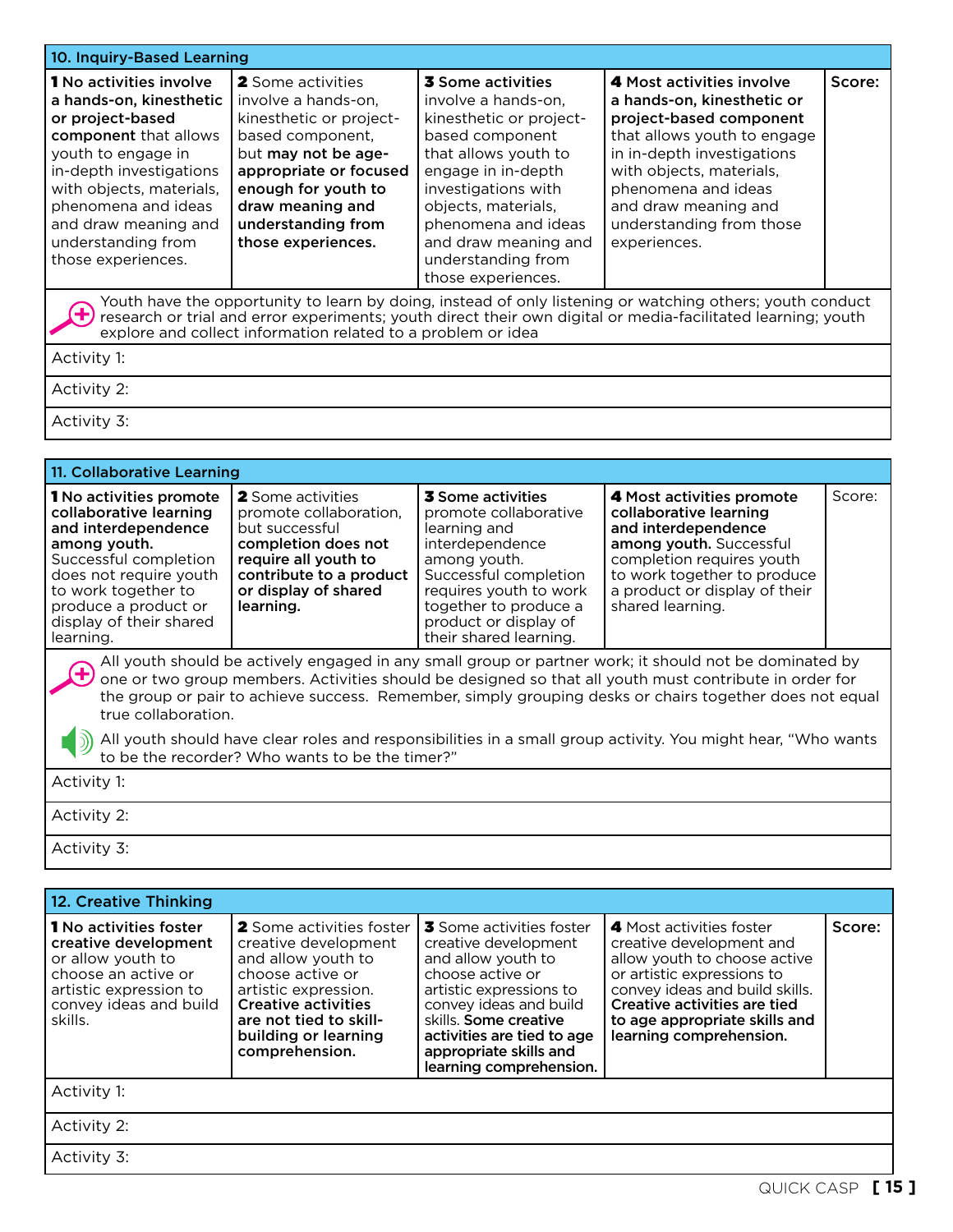| 13. Youth-Produced Work                                                                                                                                                                                                                                                                                                                                                                                                                                |                                                                                                                         |                                                                                                                                                            |                                                                                                                                                                                                                                                                                                                               |        |
|--------------------------------------------------------------------------------------------------------------------------------------------------------------------------------------------------------------------------------------------------------------------------------------------------------------------------------------------------------------------------------------------------------------------------------------------------------|-------------------------------------------------------------------------------------------------------------------------|------------------------------------------------------------------------------------------------------------------------------------------------------------|-------------------------------------------------------------------------------------------------------------------------------------------------------------------------------------------------------------------------------------------------------------------------------------------------------------------------------|--------|
| 1 Youth-produced<br>work has little to no<br>value in the program<br>and is never displayed<br>and may often be<br>discarded.                                                                                                                                                                                                                                                                                                                          | 2 Youth may have one<br>or two opportunities<br>to display or present<br>their work during the<br>course of the summer. | 3 Some youth-<br>produced work has<br>a purpose and a<br>value in the program.<br><b>Presentation and</b><br>sharing of youth work<br>occurs periodically. | 4 Most youth-<br>produced work has<br>a purpose and a<br>value in the program.<br><b>Presentation and</b><br>sharing of youth work<br>is a regular part of<br>activities. Program<br>projects and activities<br>lead to a tangible end<br>product that reflects<br>the work of the youth<br>over the course of the<br>summer. | Score: |
| Do youth have an opportunity to share progress on their work during most activities? If there isn't<br>adequate time to finish something, is youth work discarded or saved for additional effort? Do youth<br>have folders or portfolios or any other method of saving ongoing work? Is youth work displayed<br>prominently throughout the program space?<br>Will youth have any opportunities to display or present their work this summer?<br>Notes: |                                                                                                                         |                                                                                                                                                            |                                                                                                                                                                                                                                                                                                                               |        |

## PROGRAM LEVEL INDICATORS

#### PROGRAM CULTURE

| 14. Arrival/Departure/Transitions                                                                                                                      |                                                                                                                                                                    |                                                                                                                                                                                                                       |                                                                                                                                                                                                                                |        |
|--------------------------------------------------------------------------------------------------------------------------------------------------------|--------------------------------------------------------------------------------------------------------------------------------------------------------------------|-----------------------------------------------------------------------------------------------------------------------------------------------------------------------------------------------------------------------|--------------------------------------------------------------------------------------------------------------------------------------------------------------------------------------------------------------------------------|--------|
| <b>1</b> Arrival, departure,<br>transitions and<br>meal times have no<br>connection to program<br>themes or culture and<br>are often disorganized.     | 2 Arrival, departure,<br>transitions and meal<br>times are generally<br>uneventful experiences<br>with little to no<br>connection to program<br>themes or culture. | 3 Arrival, departure,<br>transitions and meal<br>times are mostly<br>positive experiences.<br>Program incorporates<br>themes, entertainment<br>or aspects of culture<br>into <b>some</b> of the<br>unstructured time. | 4 Arrival, departure,<br>transitions and meal<br>times are positive.<br>unique experiences.<br>Program incorporates<br>themes, entertainment<br>or aspects of program<br>culture into <b>most</b> of the<br>unstructured time. | Score: |
| Informal games or activities vs. "sitting around;" level of order and routine; youth leadership/self-<br>direction<br>Greetings, music, program cheers |                                                                                                                                                                    |                                                                                                                                                                                                                       |                                                                                                                                                                                                                                |        |
| Notes:                                                                                                                                                 |                                                                                                                                                                    |                                                                                                                                                                                                                       |                                                                                                                                                                                                                                |        |

the control of the control of the control of the control of the control of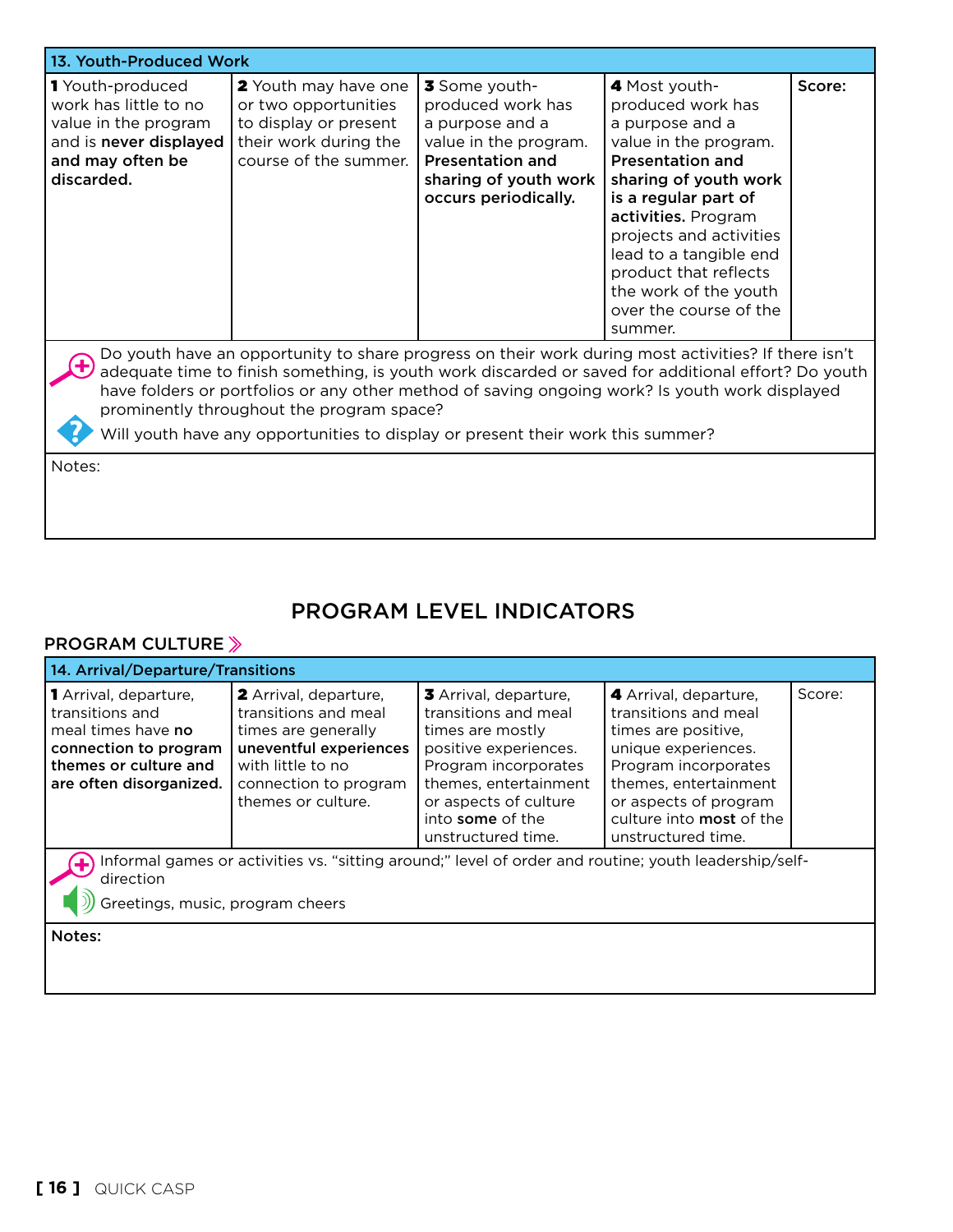| 15. Physical Environment                                                                                                                                                    |                                                                                                                                                                                         |                                                                                                                                                                                                                                                                    |                                                                                                                                                                                                                                                                                                                                                                                  |        |
|-----------------------------------------------------------------------------------------------------------------------------------------------------------------------------|-----------------------------------------------------------------------------------------------------------------------------------------------------------------------------------------|--------------------------------------------------------------------------------------------------------------------------------------------------------------------------------------------------------------------------------------------------------------------|----------------------------------------------------------------------------------------------------------------------------------------------------------------------------------------------------------------------------------------------------------------------------------------------------------------------------------------------------------------------------------|--------|
| <b>1</b> Activity space set-<br>up has desks in rows<br>facing the instructor.<br>Decorations are<br>minimal with no<br>evidence of youth<br>projects or program<br>themes. | 2 Activity space set-<br>up has desks in rows<br>facing the instructor.<br>Decorations mostly<br>consist of posted rules<br>and program mottos<br>with some youth work<br>interspersed. | 3 Activity space set-<br>up is different from a<br>traditional classroom.<br>with furniture arranged<br>to create an interactive<br>environment.<br>Decorations are youth-<br>driven and thematic,<br>however, there is no<br>overall re-branding of<br>the space. | 4 Physical environment<br>promotes creative<br>thinking and<br>exploration. Activity<br>space set-up is<br>different from a<br>traditional classroom,<br>with furniture<br>arranged to create an<br>intimate, interactive<br>environment. Activity<br>spaces are named in<br>relation to the theme or<br>goals of the program.<br>Decorations are youth-<br>driven and thematic. | Score: |
| Decorations, props and spaces designed to reinforce program themes and goals.                                                                                               |                                                                                                                                                                                         |                                                                                                                                                                                                                                                                    |                                                                                                                                                                                                                                                                                                                                                                                  |        |
| one" instead of room one, etc.)                                                                                                                                             |                                                                                                                                                                                         |                                                                                                                                                                                                                                                                    | Renaming of program spaces to align with the theme or goals ("club house" instead of cafeteria, "cabin                                                                                                                                                                                                                                                                           |        |

Notes:

| 16. Program Spirit                                                                                                                                                                          |                                                                                                                                                                                                               |                                                                                                                                                                                                                              |                                                                                                                                                                                                                             |        |
|---------------------------------------------------------------------------------------------------------------------------------------------------------------------------------------------|---------------------------------------------------------------------------------------------------------------------------------------------------------------------------------------------------------------|------------------------------------------------------------------------------------------------------------------------------------------------------------------------------------------------------------------------------|-----------------------------------------------------------------------------------------------------------------------------------------------------------------------------------------------------------------------------|--------|
| <b>1</b> Program makes little<br>or no effort to create<br>a unique culture for<br>youth. There are no<br>program traditions<br>and little incentive<br>for good behavior or<br>attendance. | 2 Program attempts<br>to create a spirit of<br>ownership and pride<br>among young people,<br>but their use of<br>themes and traditions<br>are inconsistent and<br>there appears to be<br>little youth buy-in. | 3 Program creates a<br>spirit of ownership<br>and pride among<br>most young people<br>through: daily shared<br>traditions, cheers,<br>competitions, team<br>designations and<br>awards for positive<br>actions or attitudes. | 4 Program creates a<br>spirit of community<br>and pride among<br>all young people<br>through: daily shared<br>traditions, cheers,<br>competitions, team<br>designations and<br>awards for positive<br>actions or attitudes. | Score: |
| Notes:                                                                                                                                                                                      |                                                                                                                                                                                                               |                                                                                                                                                                                                                              |                                                                                                                                                                                                                             |        |

## PLANNING

| 17. Food Service                              |                                                                                                                    |                                                                                                    |                                                                                                                                                      |        |
|-----------------------------------------------|--------------------------------------------------------------------------------------------------------------------|----------------------------------------------------------------------------------------------------|------------------------------------------------------------------------------------------------------------------------------------------------------|--------|
| <b>1 No food</b> is served by<br>the program. | 2 A snack is served<br>at least once a day,<br>but needs to be<br>supplemented by<br>additional food from<br>home. | <b>3 Only lunch is</b><br>provided for all young<br>people every day the<br>program is in session. | 4 Appropriate for<br>schedule, all meals<br>(breakfast, lunch,<br>snack) are provided<br>for young people every<br>day the program is in<br>session. | Score: |
| Notes:                                        |                                                                                                                    |                                                                                                    |                                                                                                                                                      |        |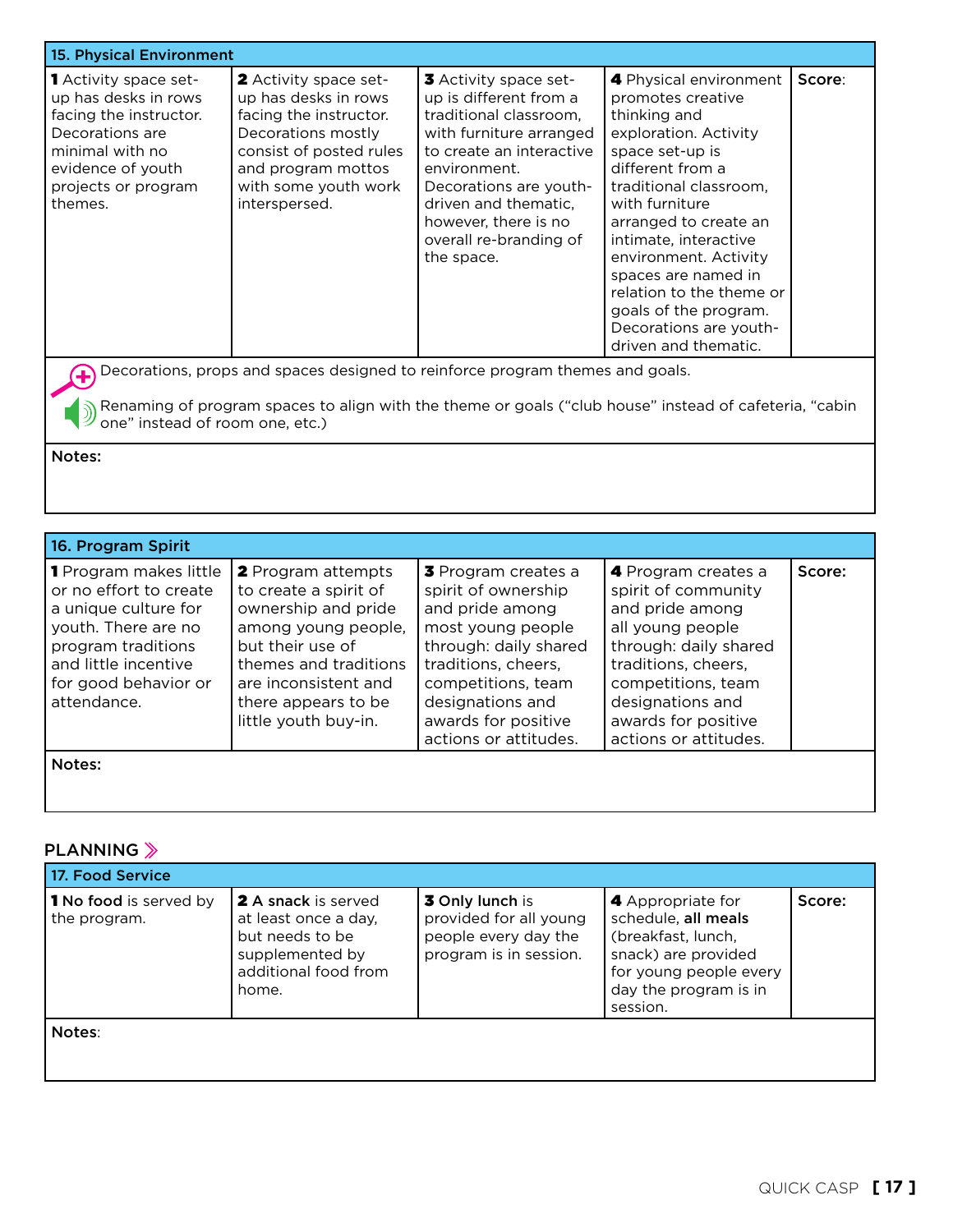| 18. Physical Activity                                           |                                                                                                  |                                                                                                                                            |                                                                                                                             |        |
|-----------------------------------------------------------------|--------------------------------------------------------------------------------------------------|--------------------------------------------------------------------------------------------------------------------------------------------|-----------------------------------------------------------------------------------------------------------------------------|--------|
| <b>1</b> Program dedicates<br>no time for physical<br>activity. | <b>2</b> Program dedicates<br>limited time for<br>physical activity on<br>some days of the week. | 3 Program dedicates<br>time for physical<br>activity every day. Time<br>allotted is less than 30<br>minutes per 3 hours of<br>programming. | 4 Program dedicates at  <br>least 30 minutes per 3<br>hours of programming<br>daily for physical<br>activity for all youth. | Score: |
| Notes:                                                          |                                                                                                  |                                                                                                                                            |                                                                                                                             |        |

#### INTEGRATED »

| 19. Behavior Management                                                                                                                                                                                                                                                                                            |                                                                                                                                                                                                                                                                       |                                                                                                                                                                                                                                                                                                                                                                                                                         |                                                                                                                                                                                                                                                                                                                                                                                                                                                                                                                                                                                                                   |        |  |
|--------------------------------------------------------------------------------------------------------------------------------------------------------------------------------------------------------------------------------------------------------------------------------------------------------------------|-----------------------------------------------------------------------------------------------------------------------------------------------------------------------------------------------------------------------------------------------------------------------|-------------------------------------------------------------------------------------------------------------------------------------------------------------------------------------------------------------------------------------------------------------------------------------------------------------------------------------------------------------------------------------------------------------------------|-------------------------------------------------------------------------------------------------------------------------------------------------------------------------------------------------------------------------------------------------------------------------------------------------------------------------------------------------------------------------------------------------------------------------------------------------------------------------------------------------------------------------------------------------------------------------------------------------------------------|--------|--|
| 1 Program environment<br>is characterized by<br>a lack of a behavior<br>management strategy.<br>Decision making is<br>random or subjective.<br>Staff opinion or<br>preference takes<br>precedence over any<br>group agreements.<br>Staff and youth are<br>not accountable to a<br>shared behavioral con-<br>tract. | <b>2</b> Program environment<br>is characterized by an<br>inconsistent behavior<br>management strategy.<br>Some staff many<br>not follow through<br>on agreements or<br>responsibilities.                                                                             | 3 Program environment<br>is characterized by an<br>intentional behavior<br>management style led<br>by staff throughout<br>the entire program day<br>(e.g. staff use similar<br>visual cues, strategies<br>and language to<br>manage behavior<br>across activities).<br>Youth are accountable<br>to an agreed upon set of<br>rules and expectations.<br>Staff consistently<br>demonstrates how the<br>rules are applied. | 4 Program environment<br>is characterized by an<br>intentional, consistent<br>behavior leadership<br>style led by both staff<br>and youth throughout<br>the entire program<br>day (e.g. staff and<br>youth use similar<br>visual cues, strategies<br>and language to<br>lead behavior across<br>activities).<br>Staff and youth<br>hold each other<br>accountable to a jointly<br>developed behavioral<br>contract that defines<br>positive behavior<br>expectations and<br>consequences. Staff<br>and youth consistently<br>demonstrate how the<br>contract is applied and<br>what it looks like in<br>practice. | Score: |  |
| Youth role in behavioral leadership; visual cues used by all staff and youth to gain attention or signify a<br>program transition; consistent consequences for not meeting behavior expectations; positive behavior<br>expectations posted in the space (instead of "Do Not" rules).                               |                                                                                                                                                                                                                                                                       |                                                                                                                                                                                                                                                                                                                                                                                                                         |                                                                                                                                                                                                                                                                                                                                                                                                                                                                                                                                                                                                                   |        |  |
|                                                                                                                                                                                                                                                                                                                    | Evidence of behavioral contract, such as mention of shared behavior expectations by youth or staff; use<br>of contract to recognize or change behavior; staff and youth framing behavior expectations in terms of<br>"we" and "our" to signify shared accountability. |                                                                                                                                                                                                                                                                                                                                                                                                                         |                                                                                                                                                                                                                                                                                                                                                                                                                                                                                                                                                                                                                   |        |  |

Notes: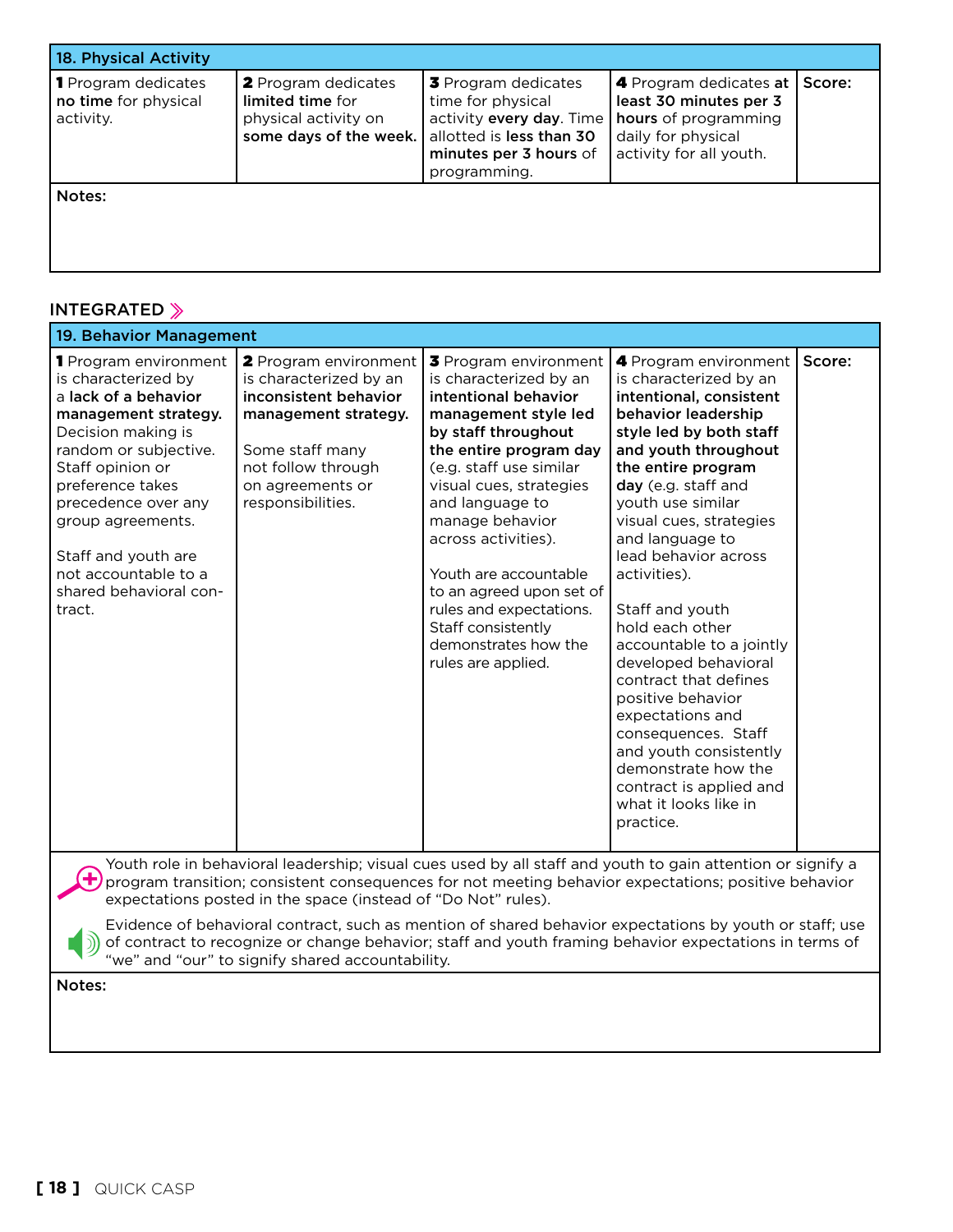#### Observation Assessment Data Tracker

After you've completed the Observation Assessment, transfer the scores to this data tracker to help you prioritize current program improvements. Write your goals in the Quality Improvement Plan Template page 20.

| Domain          | <b>Indicator Name</b>                                 | <b>Score</b> | <b>Comments</b> |
|-----------------|-------------------------------------------------------|--------------|-----------------|
| Planning        | 1. Adult to Youth Ratio                               |              |                 |
| Individualized  | 2. Multiple Grouping Strategies                       |              |                 |
| Intentional     | 3. Advance Planning                                   |              |                 |
| Intentional     | 4. Clear Expectations                                 |              |                 |
| Intentional     | 5. Debriefs/Checks for<br>Understanding               |              |                 |
| Intentional     | 6. Staff Engagement                                   |              |                 |
| Intentional     | 7. Skill Building                                     |              |                 |
| Integrated      | 8. Integration of Academic and<br>Developmental Focus |              |                 |
| Integrated      | 9. Positive Reinforcement                             |              |                 |
| Integrated      | 10. Inquiry-Based Learning                            |              |                 |
| Integrated      | 11. Collaborative Learning                            |              |                 |
| Integrated      | 12. Creative Thinking                                 |              |                 |
| Integrated      | 13. Youth-Produced Work                               |              |                 |
| Program Culture | 14. Arrival/Departure/Transitions                     |              |                 |
| Program Culture | 15. Physical Environment                              |              |                 |
| Program Culture | 16. Program Spirit                                    |              |                 |
| Planning        | 17. Food Service                                      |              |                 |
| Planning        | 18. Physical Activity                                 |              |                 |
| Integrated      | 19. Behavior Management                               |              |                 |
| Notes:          |                                                       |              |                 |